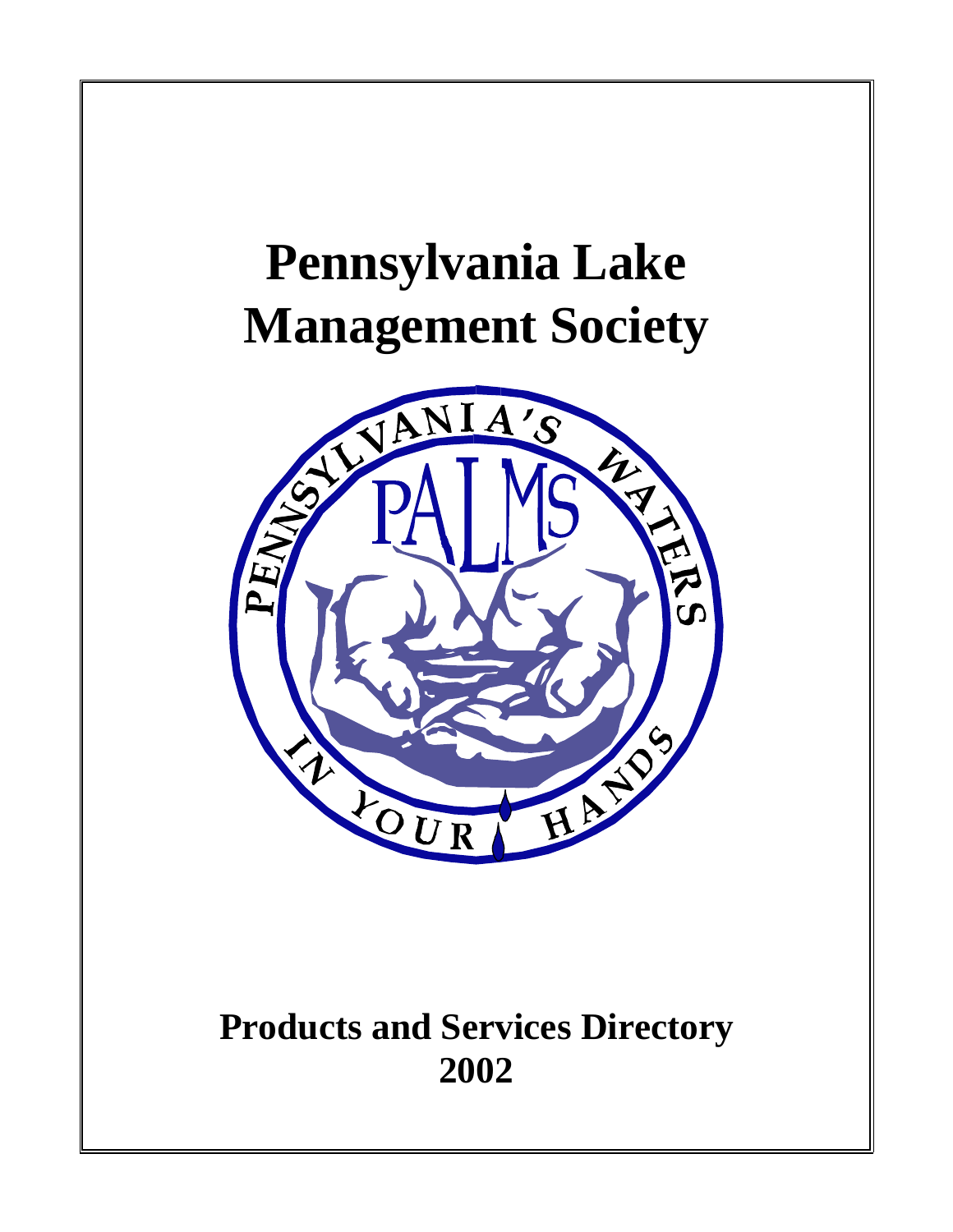# **Table of Contents**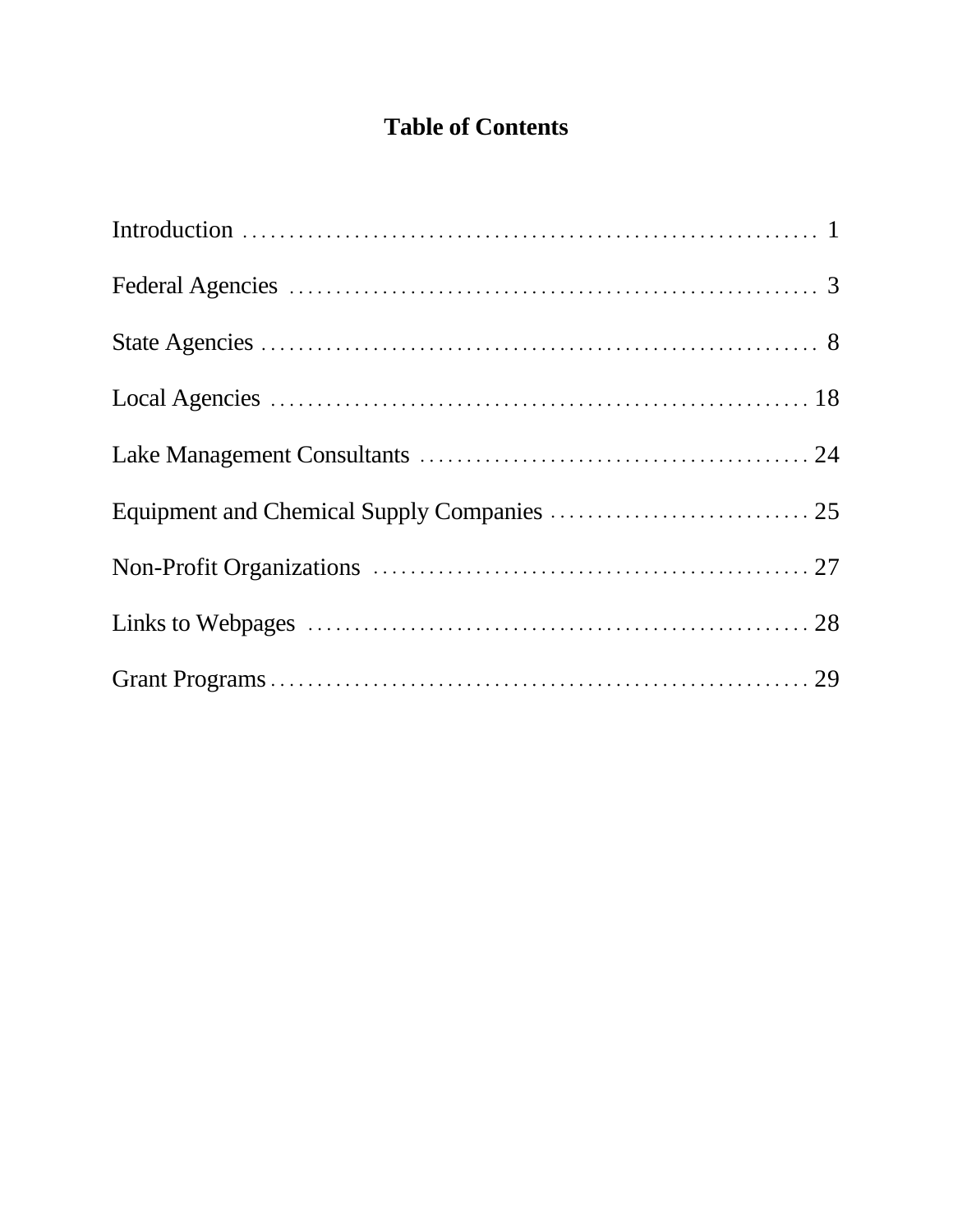

 **Pennsylvania Lake Management Society**

# **Products and Services Directory**

#### **INTRODUCTION**

The Pennsylvania Lake Management Society is a citizens group formed to promote understanding and comprehensive management of lakes and reservoirs and their watersheds. PALMS publishes a quarterly lake management newsletter, provides technical assistance to lake communities, and sponsors an annual conference on lake and watershed management.

PALMS was created by Dr. Frank Browne in 1990 as an official chapter of the North American Lake Management Society (NALMS). NALMS is an international organization made up of citizens, and lake management professionals from government agencies, universities, industry, lake associations, and consultants. For more information on NALMS, see the NALMS website at www.NALMS.org.

Funding for this directory was provided by the PA Department of Environmental Protection through Section 319 of the Federal Clean Water Act administered by the US Environmental Protection Agency.

#### **PURPOSE**

The Pennsylvania Lake Management Society, as a service to its membership as well as to the support of sound lake management practices, developed this PALMS PRODUCTS AND SERVICES DIRECTORY. Included is a list of government agencies, consultants, and manufacturers that provide advice, services, and products related to lake and watershed management.

#### **DISCLAIMER**

The inclusion of names of those offering services implies no endorsement by PALMS or the Pennsylvania Department of Environmental Protection. We have compiled this Directory simply as a service to our membership and others interested in lake and watershed management. Those wishing to utilize the services of professionals should always carefully check references and the background of those they plan to hire.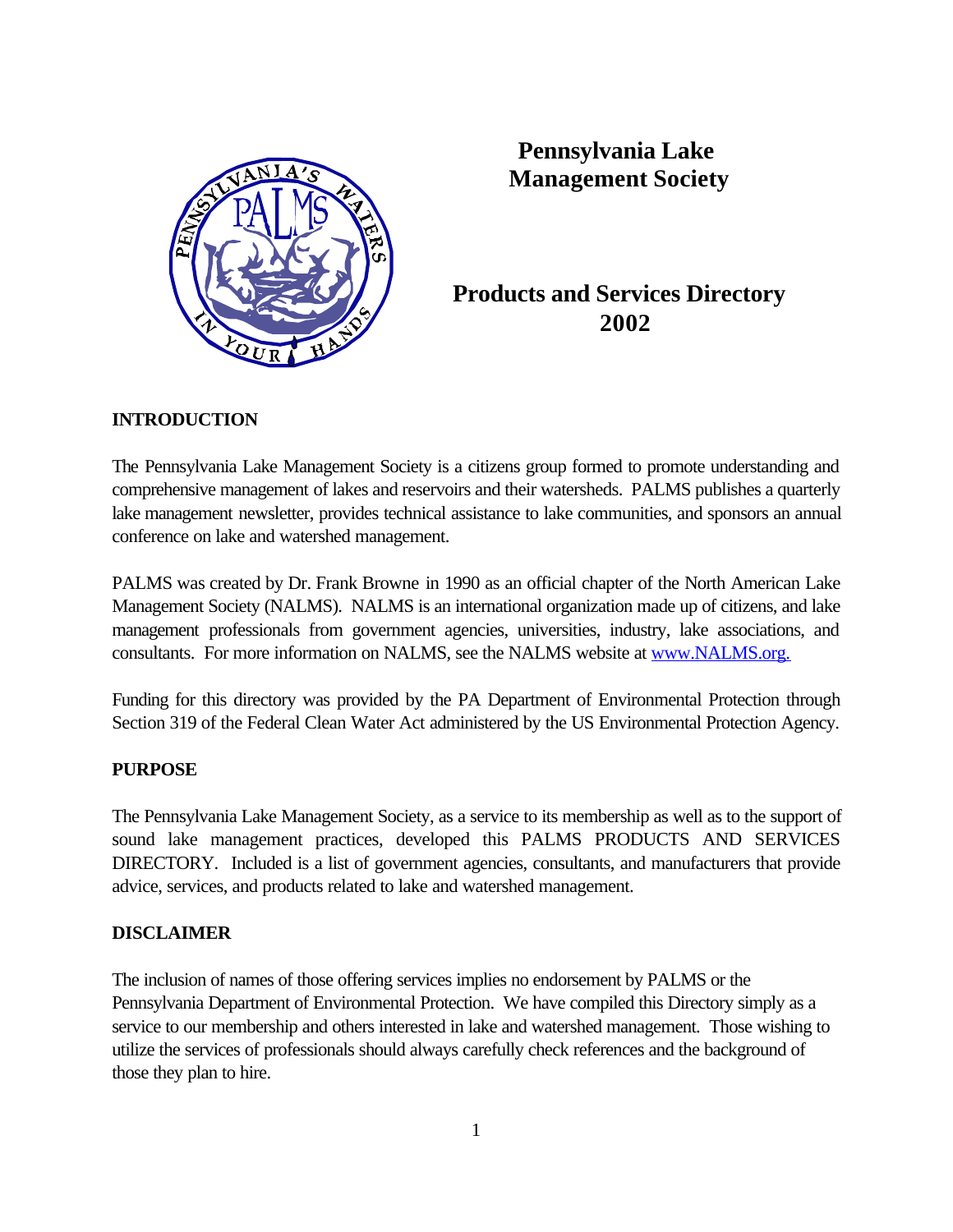# **PALMS PRESIDENTS**

| 1990 | Dr. Frank Browne, F. X. Browne, Inc.                       |
|------|------------------------------------------------------------|
| 1991 | Dr. Chris Holdren, Fereral Bureau of Reclamation           |
| 1992 | JoAnn Bianco Brehm, Cygnet Enterprises                     |
| 1993 | Dr. Steve Sousa, Princeton Hydro LLC                       |
| 1994 | Richard Shultz, Lake Naomi Club                            |
| 1995 | Jane Smith-Decker, Somerset Lake Service Corporation       |
| 1996 | Mike Lovegreen, Bradford County Conservation District      |
| 1997 | Joseph Gallagher, Ecosolutions, Inc.                       |
| 1998 | Edward Molesky, Aqualink, Inc.                             |
| 1999 | Barbara Lathrop, PA Department of Environmental Protection |
| 2000 | Joseph Hoffman, Berks County Conservancy                   |
| 2001 | Jason E. Smith, F. X. Browne, Inc.                         |
| 2002 | Dr. Frank Browne, F. X. Browne, Inc.                       |

### PALMS Mission:

The purpose of the Society is to promote further understanding of lakes, ponds, reservoirs, and impoundments, and their watersheds; the ecosystem of which they are a part; and their protection, restoration, and management.

### PALMS Objectives:

- ' Promote and provide a forum for sharing factual information and experiences on scientific, administrative, legal and financial aspects of lake and watershed management.
- ' Foster the development of local lake and reservoir restoration and protection programs in accordance with appropriate management strategies and techniques.
- Encourage the support and development of local, state and national programs, policies legislation promoting lake and watershed management.
- . Encourage the cooperation and interaction of organizations, agencies, governmental bodies, and individuals concerned with lake and watershed improvement and protection.
- . Encourage the development and enforcement of laws designed to assure the adequate protection of lakes and reservoirs and watersheds.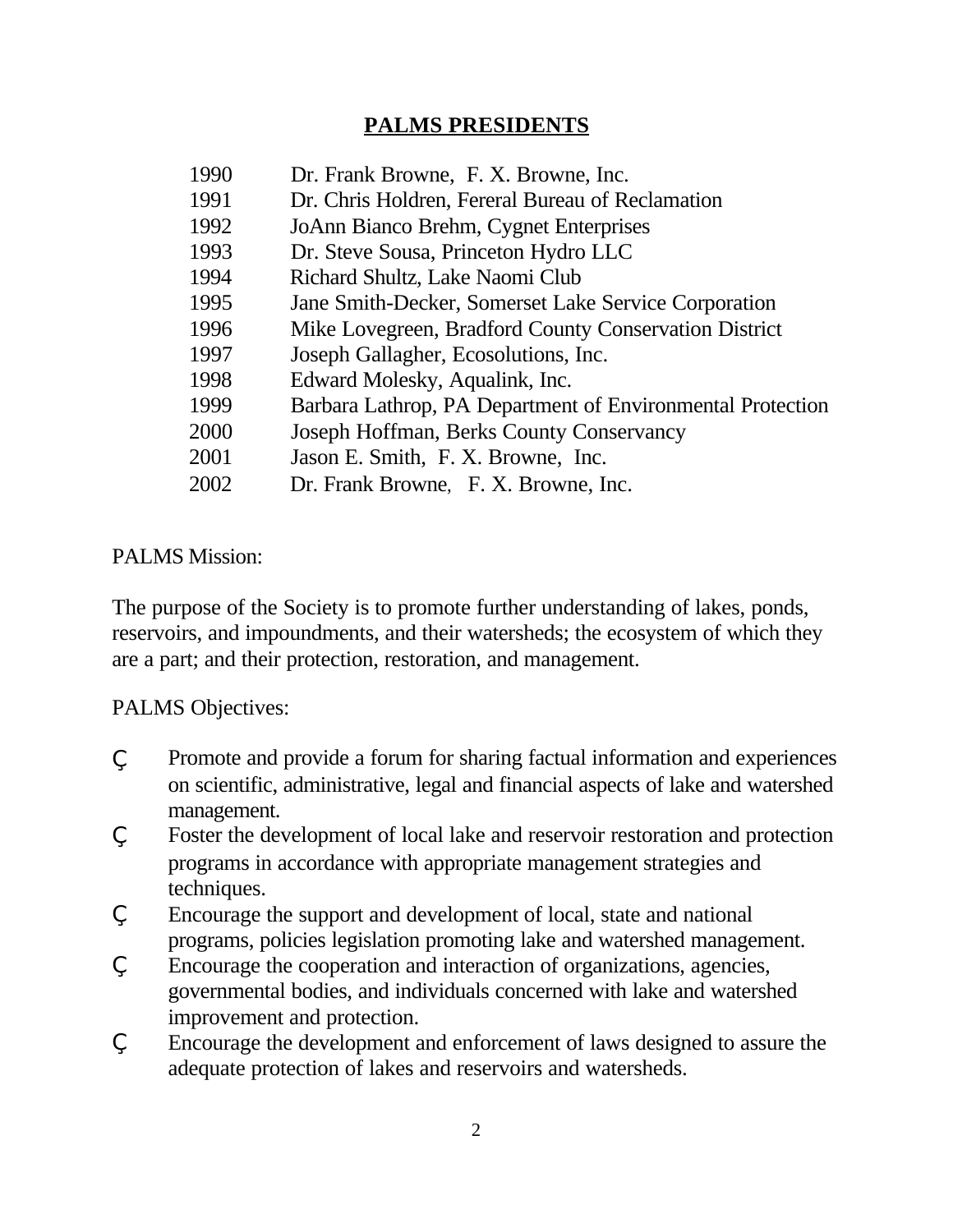## **AGENCIES & ORGANIZATIONS**

The following is a listing of agencies and organizations with programs that relate directly or indirectly with lake and watershed management.

# **FEDERAL AGENCIES**

# **UNITED STATES ENVIRONMENTAL PROTECTION AGENCY**

The United States Environmental Protection Agency (EPA) provides leadership in the nation's environmental science, research, education and assessment efforts. EPA works closely with other federal agencies, state and local governments, and Indian tribes to develop and enforce regulations under existing environmental laws. EPA is responsible for researching and setting national standards for a variety of environmental programs and delegates to states and tribes responsibility for issuing permits, and monitoring and enforcing compliance. Where national standards are not met, EPA can issue sanctions and take other steps to assist the states and tribes in reaching the desired levels of environmental quality. The Agency also works with industries and all levels of government in a wide variety of voluntary pollution prevention programs and energy conservation efforts.

# **UNITED STATES ENVIRONMENTAL PROTECTION AGENCY (Region 3)**

United States Environmental Protection Agency Region 3 1650 Arch Street Philadelphia, PA 19103-2029 www.epa.gov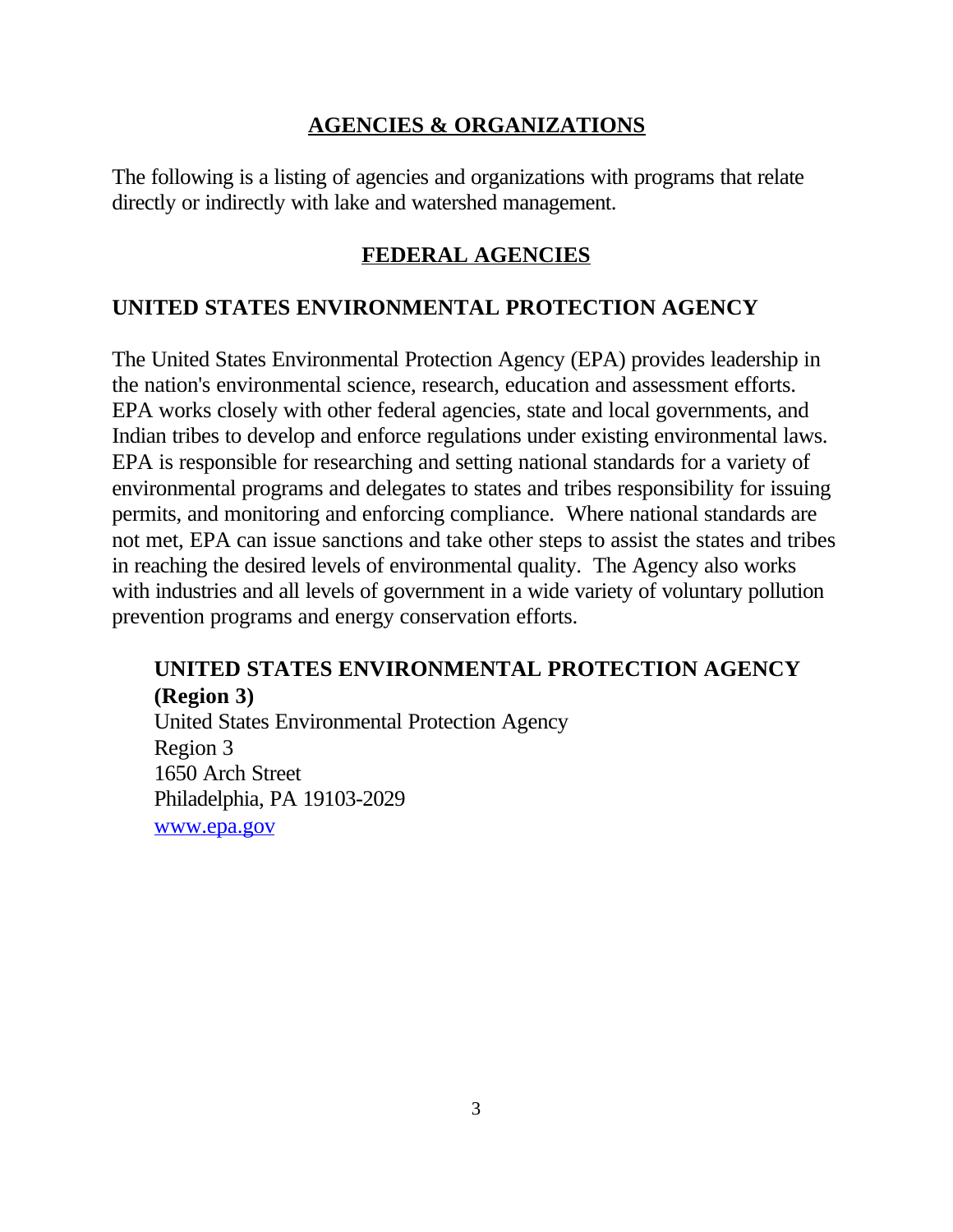# **UNITED STATES DEPARTMENT OF AGRICULTURAL - FARM SERVICE AGENCY**

The Farm Service Agency (FSA) is responsible for the administration of federal cost-sharing programs on the installation of soil and water conservation practices. An office is located in most Counties. While there are uniform practices available throughout the state, local county committees have the ability to decide which of these practices they will fund. Services that are available may include:

- $\epsilon$  Possible funding assistance for watershed protection.
- $\epsilon$  Cost-Sharing on a number of conservation practices for the protection of soil and water.
- $\epsilon$  Cost-Sharing on stream bank protection from erosion and livestock damage.
- $\epsilon$  Cost-Sharing on tree planting and wildlife plantings.
- $\epsilon$  Provide aerial photographs for planning purposes.

# **FARM SERVICE AGENCY**

USDA Service Center One Credit Union Place Suite 320 Harrisburg, PA 17110-2994 www.fsa.usda.gov

# **NATURAL RESOURCE CONSERVATION SERVICE (NRCS)**

The NRCS provides technical services for the establishment of conservation practices, making reviews and recommendations for natural resource related projects, developing conservation plans for agricultural operations, and providing soils and watershed information. Some of the project work relates to soil and water conservation and flood protection. An office is located in most Counties. Services available may include:

- $\epsilon$  Provide soil survey information.
- $\epsilon$  Assists local units of government with planning and installing erosion and flood control projects.
- $\epsilon$  Watershed information such as size and land use.
- $\epsilon$  Source of aerial photographs.
- $\epsilon$  Source of wetland information related to agriculture.
- $\epsilon$  Limited information on siting and construction of new ponds/lakes.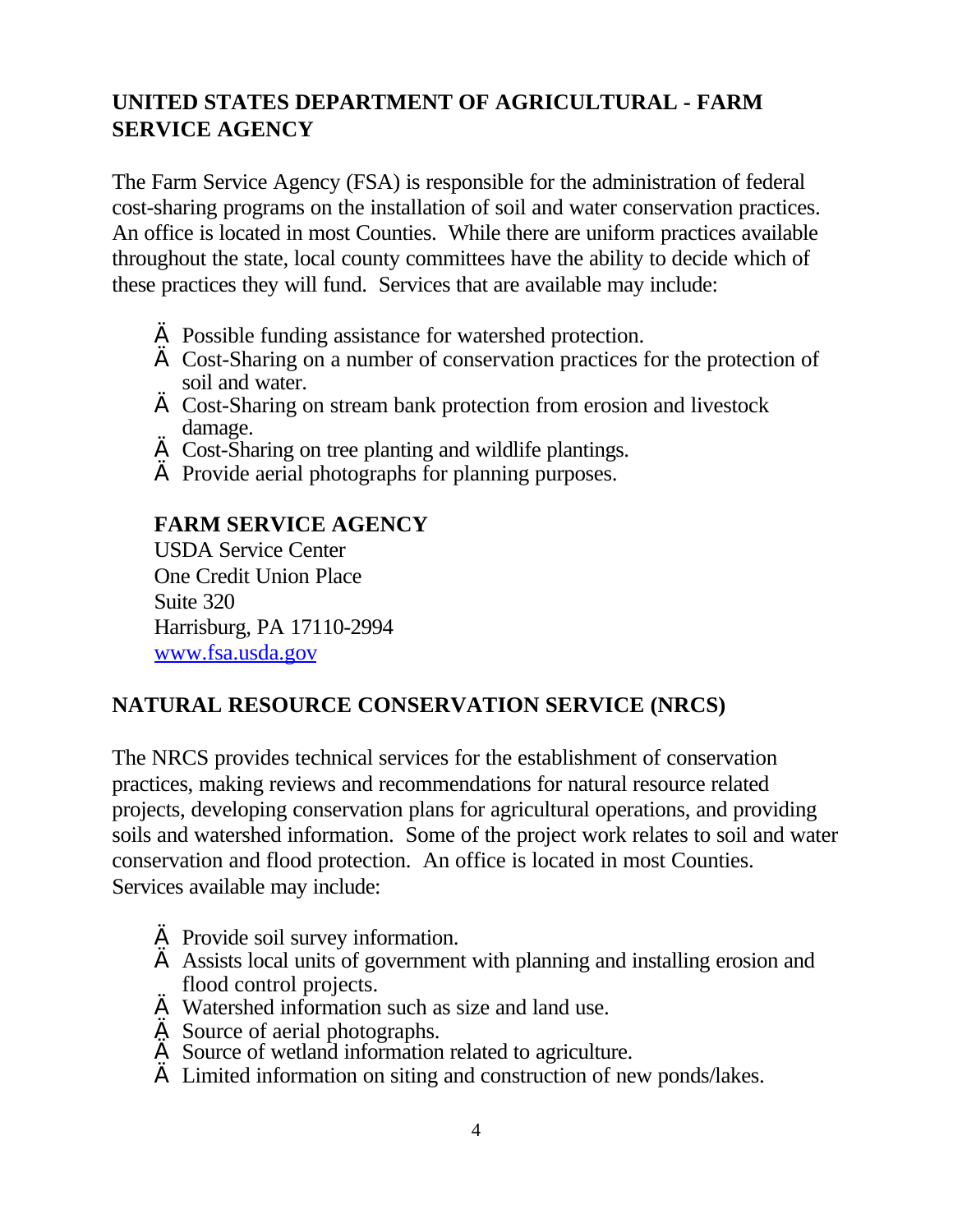## **NATURAL RESOURCE CONSERVATION SERVICE**

USDA Service Center One Credit Union Place Suite 340 Harrisburg, PA 17110-2993 www.nrcs.usda.gov

# **UNITED STATES ARMY CORPS OF ENGINEERS (ACOE)**

The ACOE is responsible for developing studies, programs and construction projects affecting land and water resources. Also responsible for permitting most activities affecting streams, lakes, rivers, and wetlands. Office jurisdiction is divided along major tributary watersheds and located at the places listed below. Services available may include:

- $\epsilon$  Design and construction of flood control and channel improvements.
- $\epsilon$  Investigation of illegal channel alterations.
- $\epsilon$  Federal permitting information for channel and wetland alterations.
- $\epsilon$  Investigates wetland impacts and enforcement of illegal wetland filling activities.
- $\epsilon$  Jurisdictional wetland delineations.

U.S. Army Corps of Engineers U.S. Army Corps of Engineers Regulatory Branch Regulatory Branch P.O. Box 1715 Federal Bldg. Baltimore, MD 21203 1001 Liberty Ave. (410) 962-7608 Pittsburgh, PA 15222

#### **Philadelphia District Buffalo District**

U.S. Army Corps of Engineers U.S. Army Corps of Engineers Regulatory Branch Regulatory Branch Wannamaker Building 1776 Niagara St. 100 Penn Square East Buffalo, NY 14207 Philadelphia, PA 19107 (716) 879-4430 (215) 656-6725

#### **Baltimore District Pittsburgh District**

(412) 395-7436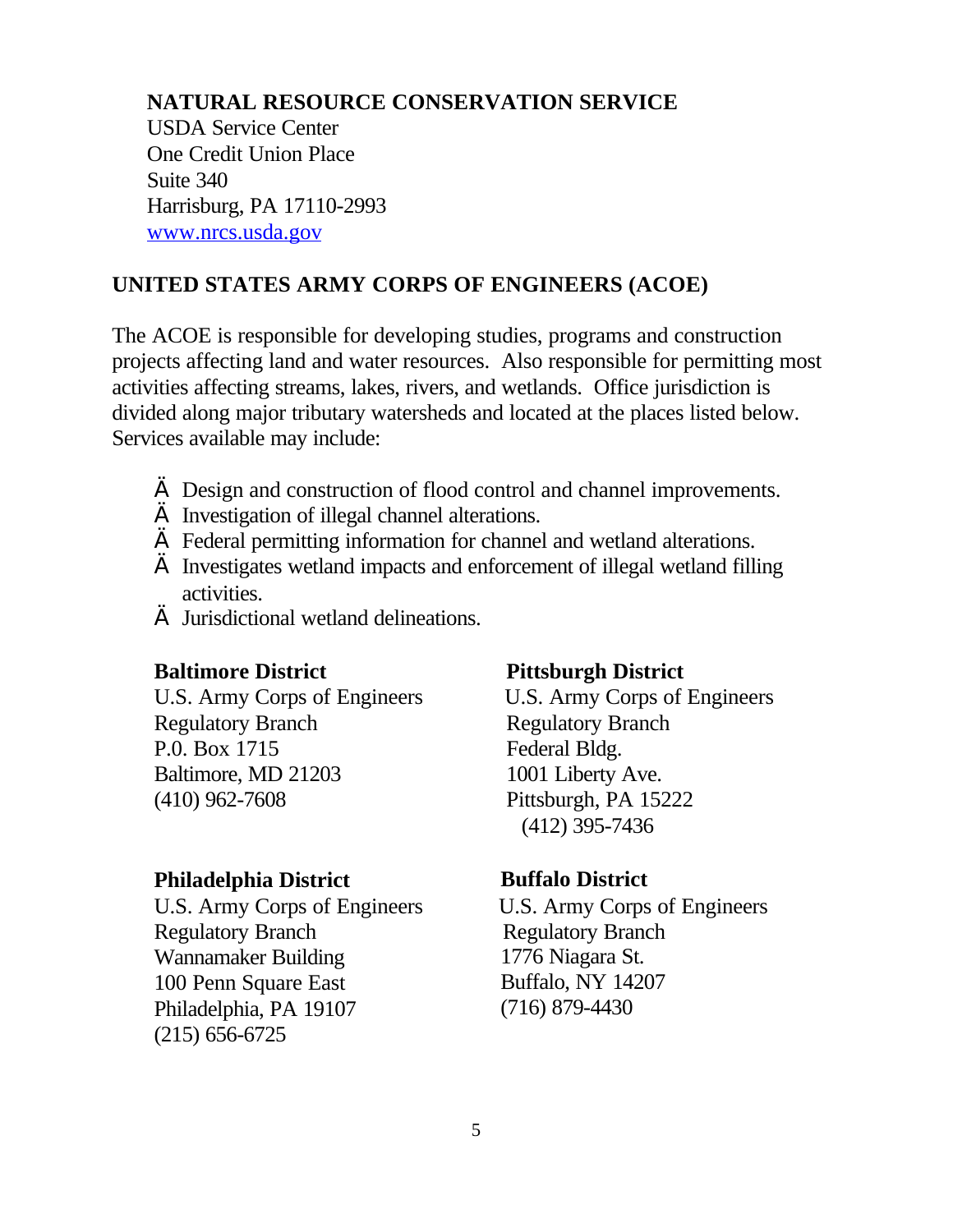# **UNITED STATES FISH AND WILDLIFE SERVICE (USFWS)**

The United States Fish and Wildlife Service is the federal government's principal agency for carrying out responsibility to conserve, protect and enhance the nation's fish and wildlife, including their habitats. It manages migratory birds, endangered species, marine mammals, freshwater fish, and anadromous fish. The USFWS conducts enforcement of federal wetland regulations in some areas. Services available may include:

- Wetland identification information.
- Wildlife habitat information and technical assistance.
- Federal regulation information.
- Cost-Sharing on wetland restoration and water fowl habitat available on a limited basis.

# **UNITED STATES FISH AND WILDLIFE SERVICE STATE COLLEGE FIELD OFFICE**

315 S. Allen St., Suite 322 State College, PA 16801 (814) 234-4090 www.fws.gov

# **UNITED STATES GEOLOGICAL SURVEY (USGS)**

The USGS is responsible for conducting studies related to groundwater, stream sediments and earth, rock and mineral data. Maps and study results of various types are available from the USGS. USGS produces an annual report on all of its activities in Pennsylvania.

### **USGS PENNSYLVANIA STATE OFFICE**

215 Limekiln Road New Cumberland, PA 17070 (800) USA-MAPS http://pa.water.usgs.gov/pa\_dcwelcome.html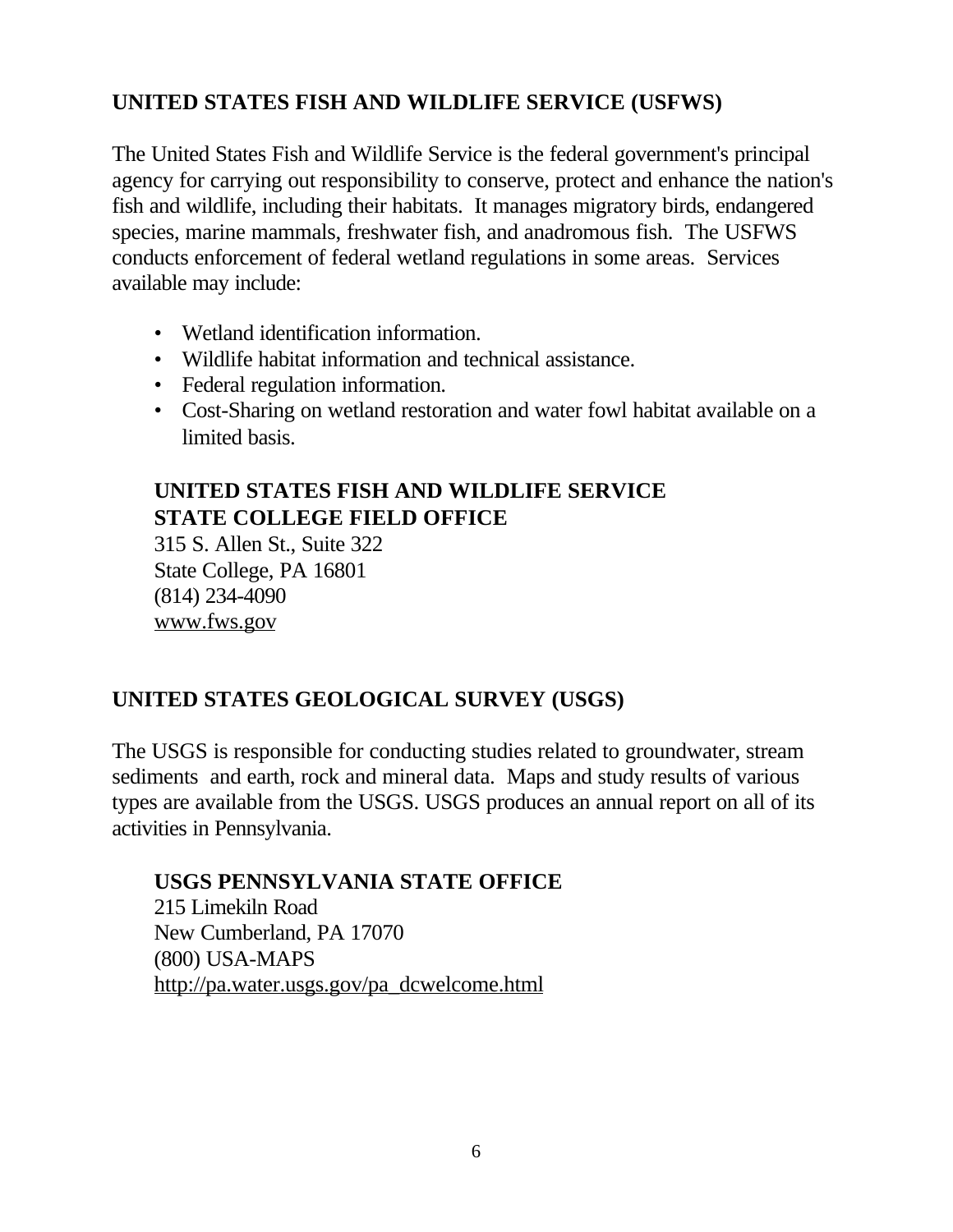#### **RIVER BASIN COMMISSIONS**

River basin commissions are unique in the fact that they are agencies brought together by one common water source. A river's watershed, not state lines, determines the members of these agencies. The commissions' primary functions include water pollution abatement, water supply allocation, regulatory review (permitting), water conservation initiatives, regional planning, flood control, and recreation.

#### **DELAWARE RIVER BASIN**

P.O. Box 7360 25 State Police Drive West Trenton, NJ 08628-0360 (609) 883-9500

**SUSQUEHANNA RIVER BASIN** 

1721 North Front Street Harrisburg, PA 17102 (717) 238-0423

#### **OHIO RIVER BASIN**

C/O University of Kentucky 403 Bradley Hall Lexington, KY 40506 (859) 257-5141

# **INTERSTATE COMMISSION ON THE POTOMAC RIVER BASIN**

Suite 300 6110 Executive Blvd Rockville, MD 20852-3903 (301) 984-1908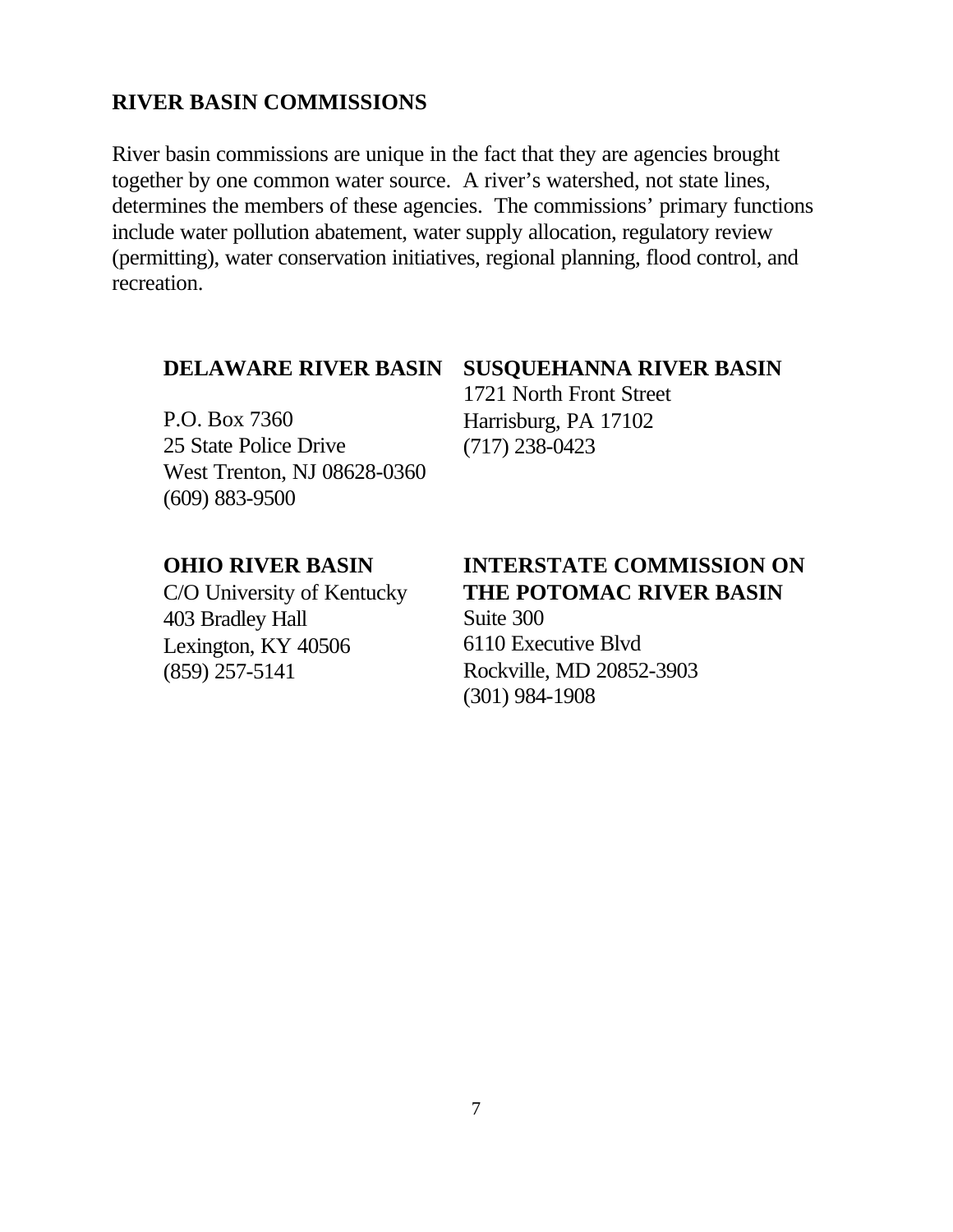# **STATE AGENCIES**

# **PENN STATE UNIVERSITY COOPERATIVE EXTENSION**

The Penn State University Cooperative Extension is responsible for various natural resource management and conservation education services. Offices are located in most counties. Services available may include:

- Education and information on pesticide/herbicide application and management.
- Plant identification.
- Information on soil and water conservation practices.
- Research information generated by and through the State University.
- Informational and educational services for the development of community and municipal groups and officials.
- Water quality and management information and education.

# **PENN STATE UNIVERSITY COOPERATIVE EXTENSION**

217 Ag Administration Building University Park, PA 16802 (814) 863-3438 www.extension.psu.edu

# **PENNSYLVANIA DEPARTMENT OF AGRICULTURE**

The Pennsylvania Department of Agriculture is responsible for the improvement of agriculture enterprises, rural development and welfare of the rural population. It is responsible for licensing of pesticide/herbicide users.

# **PENNSYLVANIA DEPARTMENT OF AGRICULTURE**

2301 North Cameron Street Harrisburg, PA 17110 (717) 787-4737 www.pda.state.pa.us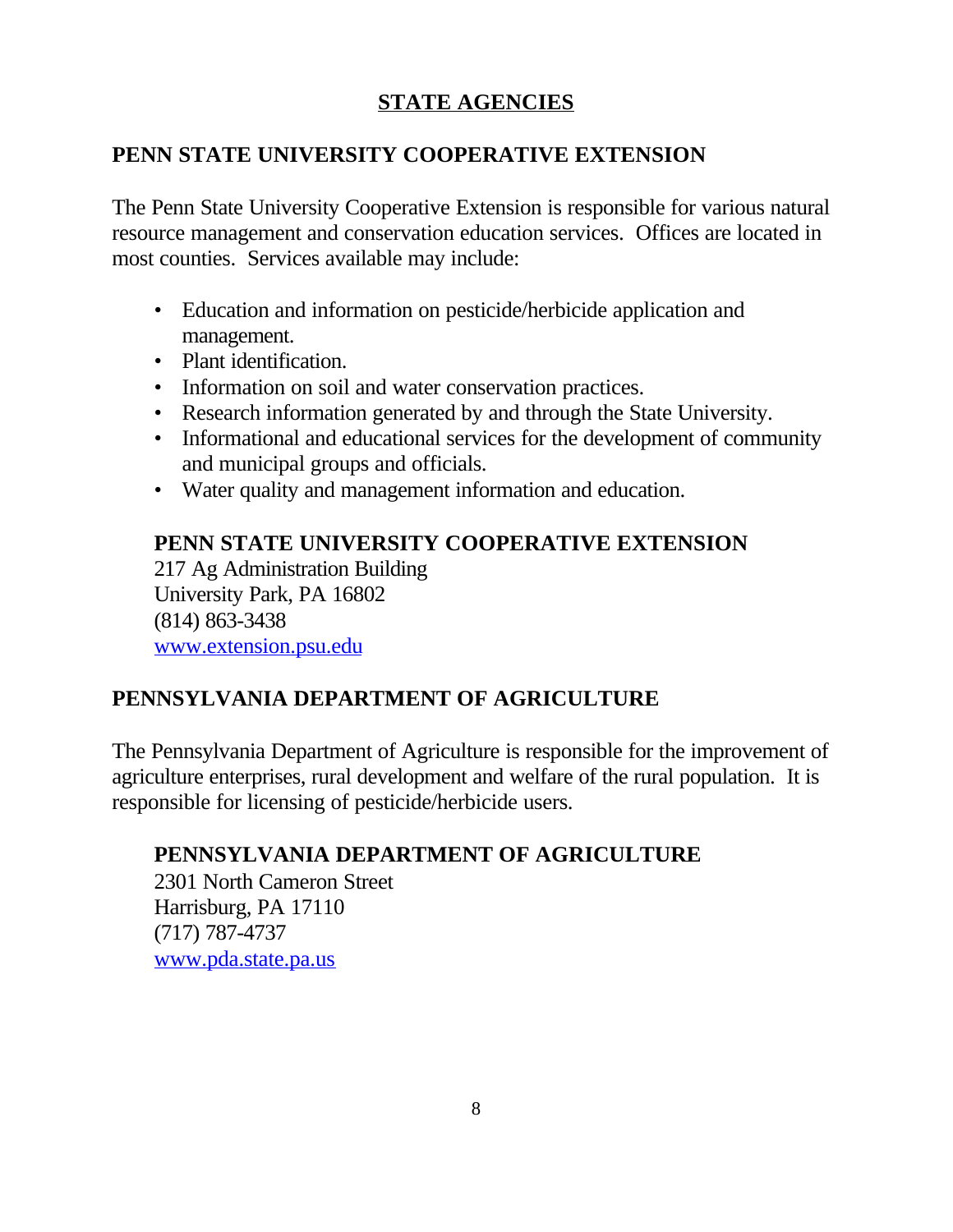# **PENNSYLVANIA FISH AND BOAT COMMISSION**

The Pennsylvania Fish and Boat Commission provides technical assistance and supervision in carrying out fish and aquatic life conservation activities and enforcement of the fish and boating laws, and other state laws. Specifically concerned with any activities affecting waterways and water quality, they have six regional offices as listed below. Services available may include:

- Response to complaints on fish kills, water pollution violations, and unauthorized construction and encroachments in waterways.
- Provides technical assistance for stream improvement projects.
- Provides technical assistance for fish habitat improvement.
- Responds to complaints on fishing and boating violations.
- Responsible for permitting herbicide and pesticide use.
- Responsible for permitting drawdown of any pond/lake.
- Provides limited assistance on private lake stocking and management.
- Informational and educational programs dealing with fisheries management, water quality and habitat improvement.

# **PENNSYLVANIA FISH AND BOAT COMMISSION**

1601 Elmerton Avenue Harrisburg, PA 17110-9299 (717) 705-7800 www.fish.state.pa.us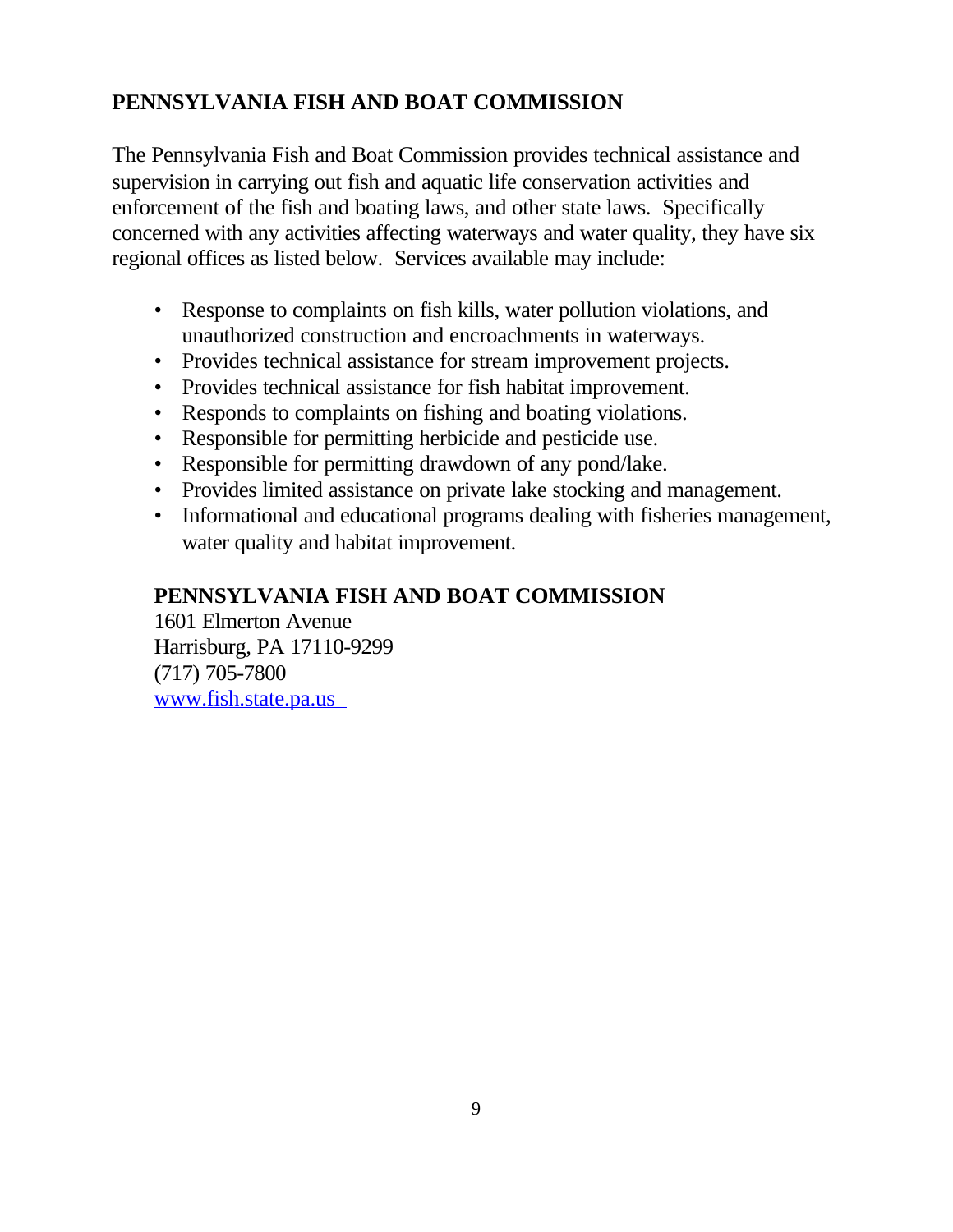# **PENNSYLVANIA FISH AND BOAT COMMISSION REGIONAL OFFICES**

| <b>NORTHWEST REGION</b><br>11528 State Highway 98<br>Meadville, PA 16335<br>$(814)$ 337-0444<br>www.nwro@toolcity.net      | <b>COUNTIES WITH REGION:</b><br>Butler, Clarion, Crawford, Elk, Erie,<br>Forest, Jefferson, Lawrence,<br>Mckean, Mercer, Venango, Warren        |
|----------------------------------------------------------------------------------------------------------------------------|-------------------------------------------------------------------------------------------------------------------------------------------------|
| <b>SOUTHWEST REGION</b><br>236 Lake Road<br>Somerset, PA 15501<br>$(814)$ 445-8974<br>www.pfbcsw1@twd.net                  | Allegheny, Armstrong, Beaver,<br>Cambria, Fayette, Greene, Indiana,<br>Somerset, Washington,<br>Westmoreland                                    |
| <b>NORTHCENTRAL REGION</b><br>450 Robinson Lane<br>Bellefonte, PA 16823<br>$(814)$ 359-5250<br>www.ra-ncregion@state.pa.us | Bradford, Cameron, Centre,<br>Clearfield, Clinton, Columbia,<br>Lycoming, Montour,<br>Northumberland, Potter, Snyder,<br>Sullivan, Tioga, Union |
| <b>SOUTHCENTRAL REGION</b><br>1704 Pine Rd.<br>Newville, PA 17241<br>$(717)$ 486-7087<br>www.pfbcsc1@epix.net              | Adams, Bedford, Berks, Blair,<br>Cumberland, Dauphin, Franklin,<br>Fulton, Huntingdon, Juniata,<br>Lancaster, Lebanon, Mifflin, Perry,<br>York  |
| <b>NORTHEAST REGION</b><br>P.O. Box 88<br>Sweet Valley, PA 18656<br>$(570)$ 477-5717<br>www.pfbcne1@ptd.net                | Carbon, Lackawanna, Lehigh,<br>Luzerne, Monroe, Northampton,<br>Pike, Schuylkill, Susquehanna,<br>Wayne, Wyoming                                |
| <b>SOUTHEAST REGION</b><br>P.O. Box 8<br>Elm, PA 17521<br>$(717)$ 626-0228<br>www.pfbcse1@redrose.net                      | Bucks, Chester, Delaware,<br>Montgomery, Philadelphia                                                                                           |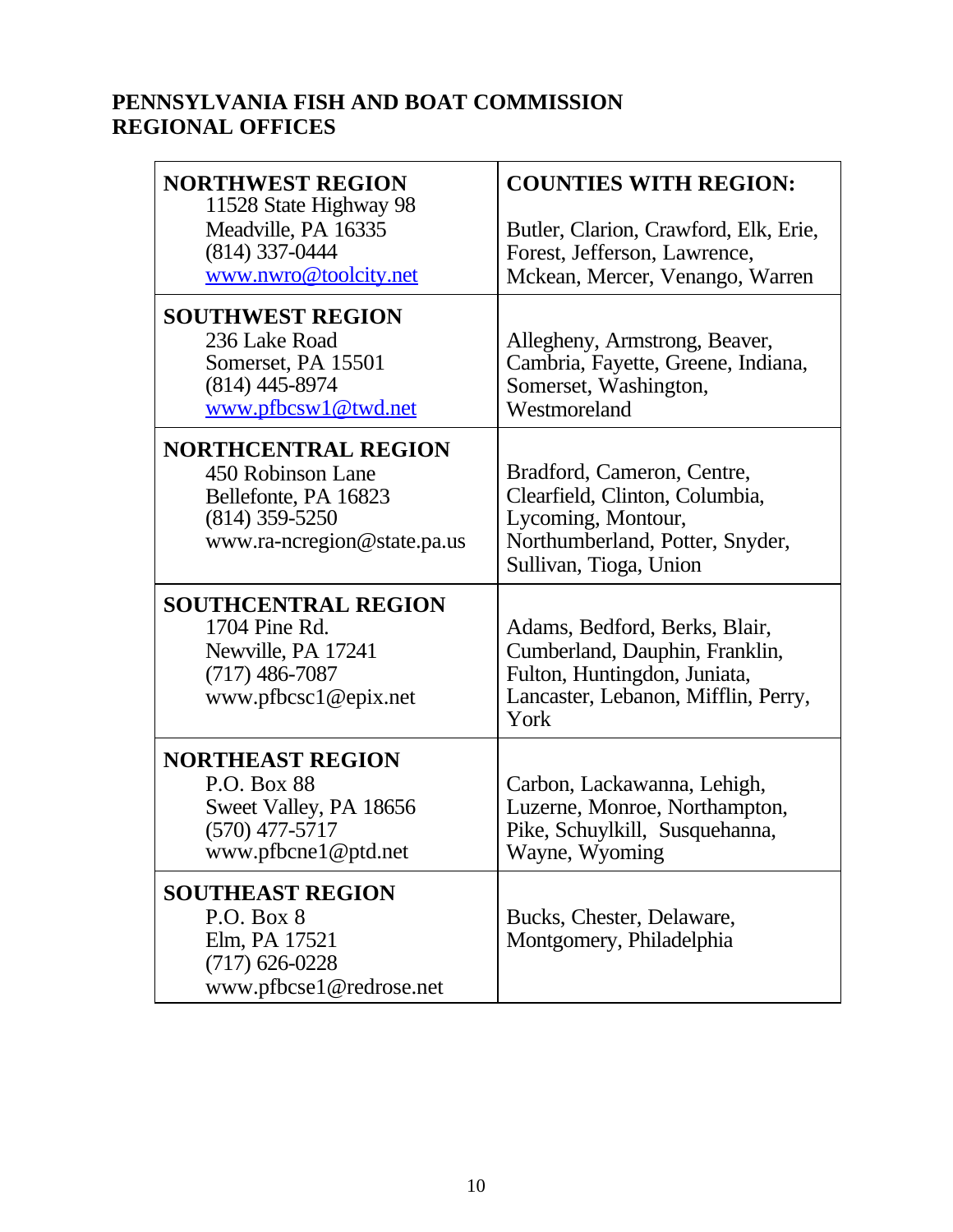# **PENNSYLVANIA GAME COMMISSION**

The Pennsylvania Game Commission is responsible for enforcing game laws, conducting stocking programs, management of State gamelands, assisting with cooperative game programs, and providing information and educational programs on wildlife and habitat management.

There are six regional offices as listed below. Services available may include:

- Provide assistance with educational and informational programs on wildlife conservation and habitat development.
- Responsible for complaints involving violations to the game laws.
- Provide assistance in the recovery and disposal of injured or killed wildlife and answering complaints involving wild game species.
- Limited funding available for wildlife damage control, livestock exclusion from streams, and habitat improvement.

# **PA GAME COMMISSION**

P.O. Box 1567 Harrisburg, PA 17105 (717) 787-4520 www.pgc.state.pa.us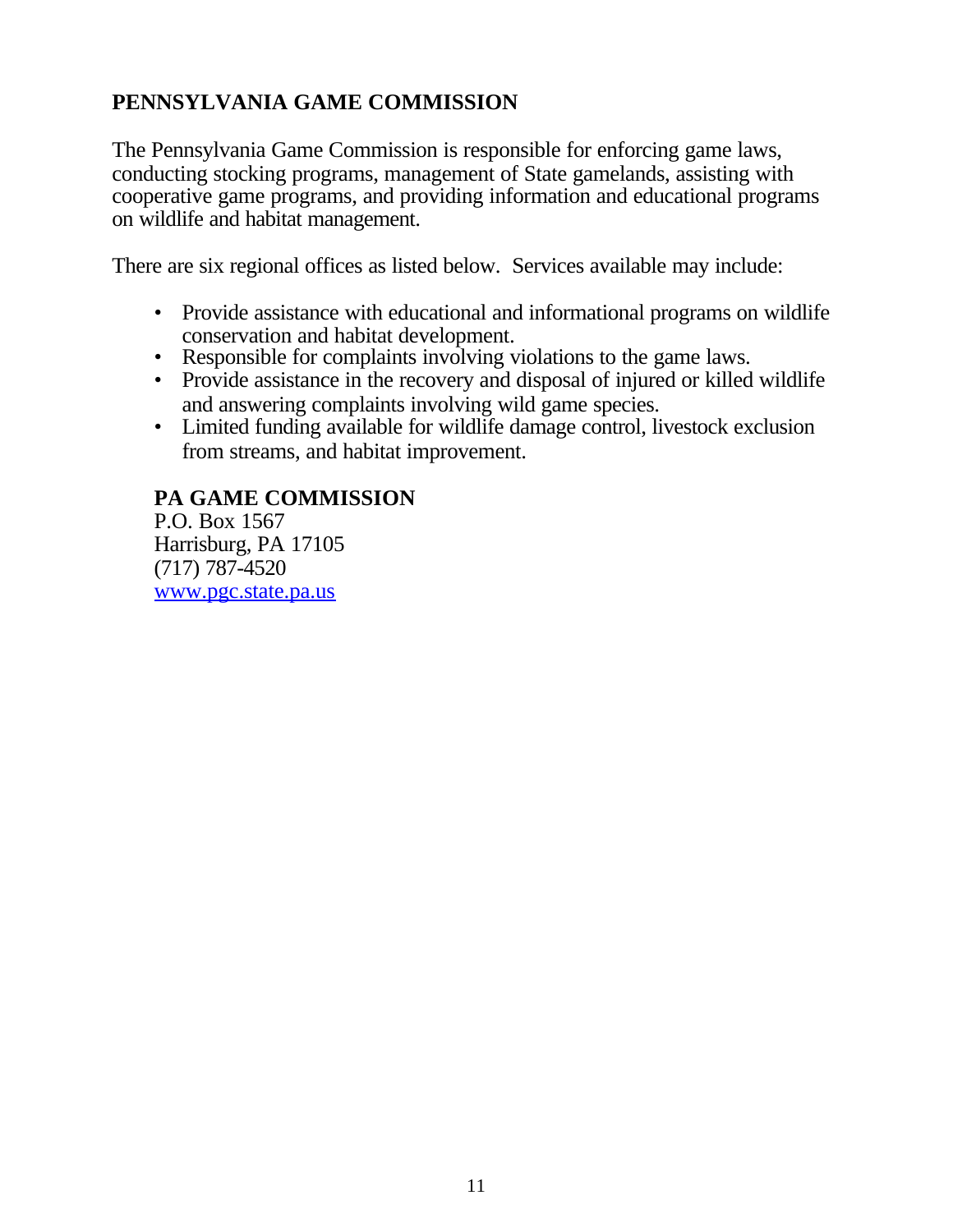# **PENNSYLVANIA GAME COMMISSION REGIONAL OFFICES**

| <b>NORTHWEST REGION</b><br>P.O. Box 31                                                    | <b>COUNTIES WITH REGION:</b>                                                                                                                    |
|-------------------------------------------------------------------------------------------|-------------------------------------------------------------------------------------------------------------------------------------------------|
| Franklin, PA 16323<br>$(814)$ 432-3187                                                    | Butler, Clarion, Crawford, Elk, Erie,<br>Forest, Jefferson, Lawrence,<br>Mckean, Mercer, Venango, Warren                                        |
| <b>SOUTHWEST REGION</b><br>P.O. Box A<br>Ligonier, PA 15658<br>$(724)$ 238-9523           | Allegheny, Armstrong, Beaver,<br>Cambria, Fayette, Greene, Indiana,<br>Somerset, Washington,<br>Westmoreland                                    |
| <b>NORTHCENTRAL REGION</b><br>P.O. Box 5038<br>Jersey Shore, PA 17740<br>$(570)$ 398-4744 | Bradford, Cameron, Centre,<br>Clearfield, Clinton, Columbia,<br>Lycoming, Montour,<br>Northumberland, Potter, Snyder,<br>Sullivan, Tioga, Union |
| <b>SOUTHCENTRAL REGION</b><br>P.O. Box 537<br>Huntingdon, PA 16652<br>$(814)$ 643-1831    | Adams, Bedford, Berks, Blair,<br>Cumberland, Dauphin, Franklin,<br>Fulton, Huntingdon, Juniata,<br>Lancaster, Lebanon, Mifflin, Perry,<br>York  |
| <b>NORTHEAST REGION</b><br>P.O. Box 220<br>Dallas, PA 18612<br>$(570)$ 675-1143           | Carbon, Lackawanna, Lehigh,<br>Luzerne, Monroe, Northampton,<br>Pike, Schuylkill, Susquehanna,<br>Wayne, Wyoming                                |
| <b>SOUTHEAST REGION</b><br>448 Snyder Road<br>Reading, PA 19605<br>$(610)$ 926-3136       | Bucks, Chester, Delaware,<br>Montgomery, Philadelphia                                                                                           |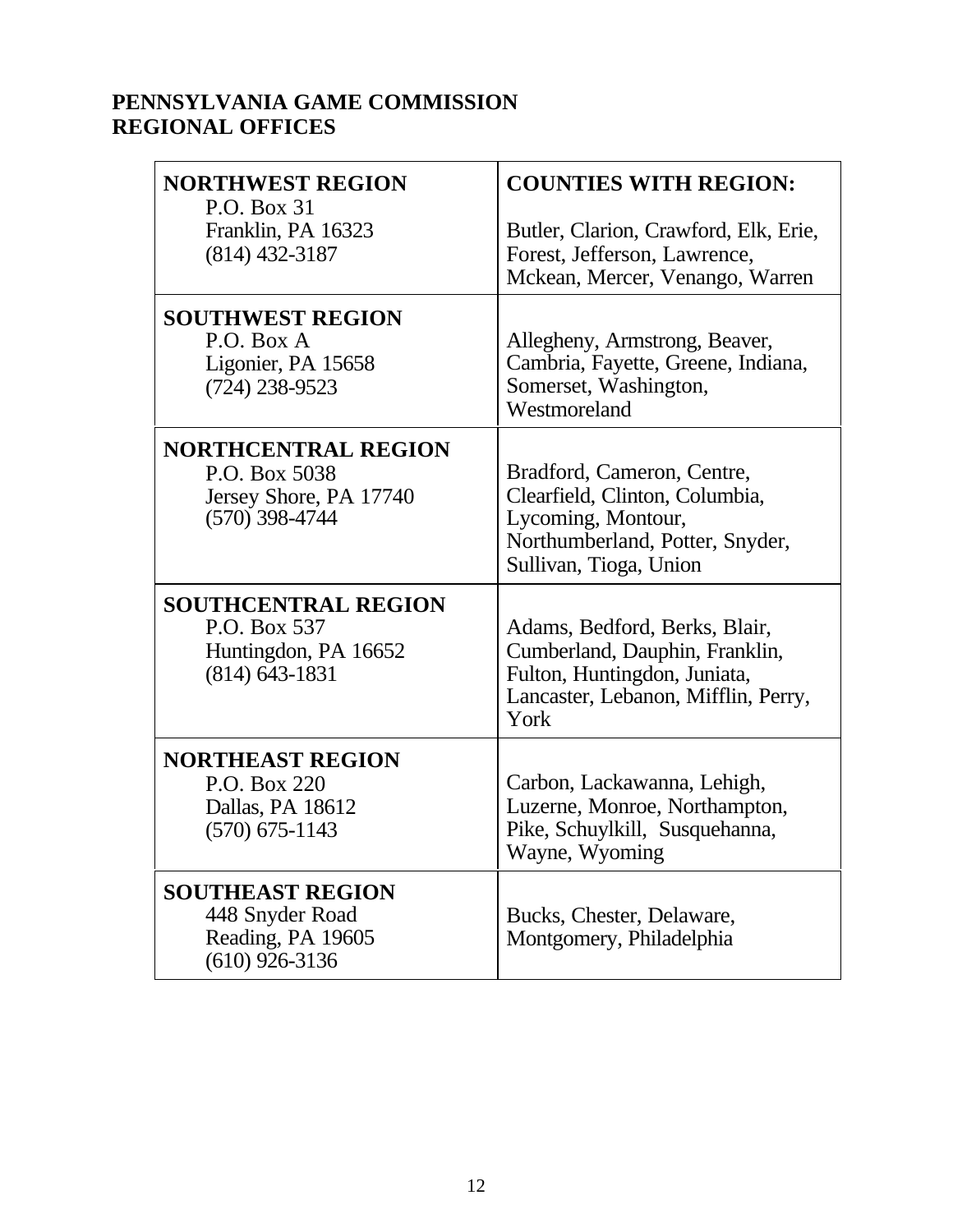# **PENNSYLVANIA DEPARTMENT OF ENVIRONMENTAL PROTECTION (PADEP)**

The Department of Environmental Protection's mission is to protect Pennsylvania's air, land, and water from pollution and to provide for the health and safety of its citizens through a cleaner environment. The Department will work as partners with individuals, organizations, governments, and businesses to prevent pollution and restore our natural resources.

#### **PENNSYLVANIA DEPARTMENT OF ENVIRONMENTAL PROTECTION - CENTRAL OFFICE**

Rachel Carson State Office Building P.O. Box 2063  $16<sup>th</sup>$  Floor Harrisburg, PA 17105-2063 (717) 783-2300 www.dep.state.pa.us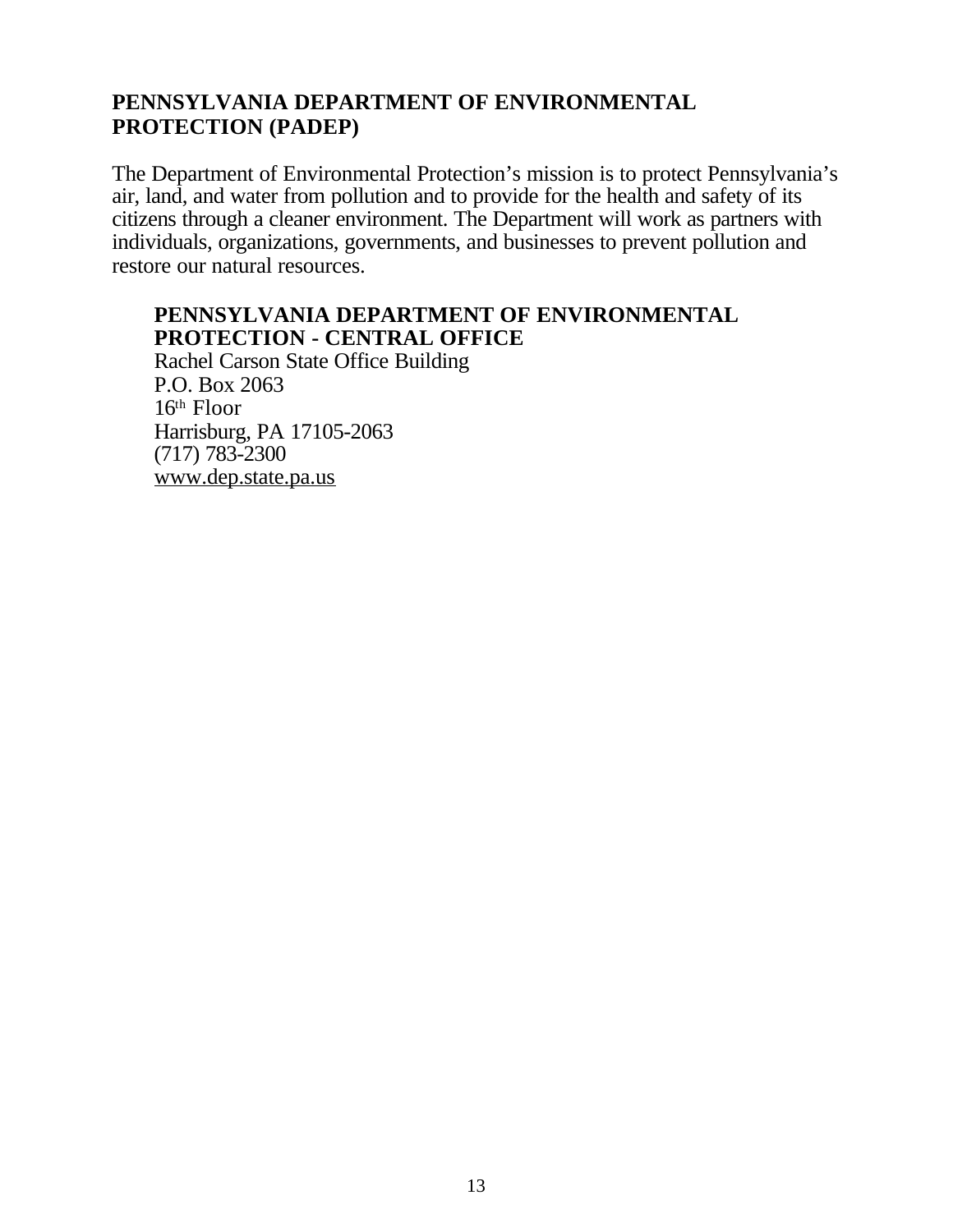# **PENNSYLVANIA DEPARTMENT OF ENVIRONMENTAL PROTECTION REGIONAL OFFICES**

| <b>NORTHWEST REGION</b><br>230 Chestnut Street                                                                      | <b>COUNTIES WITH REGION:</b>                                                                                                                    |
|---------------------------------------------------------------------------------------------------------------------|-------------------------------------------------------------------------------------------------------------------------------------------------|
| Meadville, PA 16335-3481<br>$(814)$ 332-6945                                                                        | Butler, Clarion, Crawford, Elk, Erie,<br>Forest, Jefferson, Lawrence,<br>Mckean, Mercer, Venango, Warren                                        |
| <b>SOUTHWEST REGION</b><br>400 Waterfront Drive<br>Pittsburgh, PA 15222-4745<br>$(412)$ 442-4000                    | Allegheny, Armstrong, Beaver,<br>Cambria, Fayette, Greene, Indiana,<br>Somerset, Washington,<br>Westmoreland                                    |
| <b>NORTHCENTRAL REGION</b><br>208 West Third Street<br>Suite 101<br>Williamsport, PA 17701-6448<br>$(570)$ 327-3636 | Bradford, Cameron, Centre,<br>Clearfield, Clinton, Columbia,<br>Lycoming, Montour,<br>Northumberland, Potter, Snyder,<br>Sullivan, Tioga, Union |
| <b>SOUTHCENTRAL REGION</b><br>909 Elmerton Avenue<br>Harrisburg, PA 17110-8200<br>$(717)$ 705-4700                  | Adams, Bedford, Berks, Blair,<br>Cumberland, Dauphin, Franklin,<br>Fulton, Huntingdon, Juniata,<br>Lancaster, Lebanon, Mifflin, Perry,<br>York  |
| <b>NORTHEAST REGION</b><br>2 Public Square<br>Wilkes-Barre, PA 18711-0790<br>$(570)$ 826-2511                       | Carbon, Lackawanna, Lehigh,<br>Luzerne, Monroe, Northampton,<br>Pike, Schuylkill, Susquehanna,<br>Wayne, Wyoming                                |
| <b>SOUTHEAST REGION</b><br>Lee Park<br>Suite 6010<br>Conshohocken, PA 19428-2233<br>$(610)$ 832-6000                | Bucks, Chester, Delaware,<br>Montgomery, Philadelphia                                                                                           |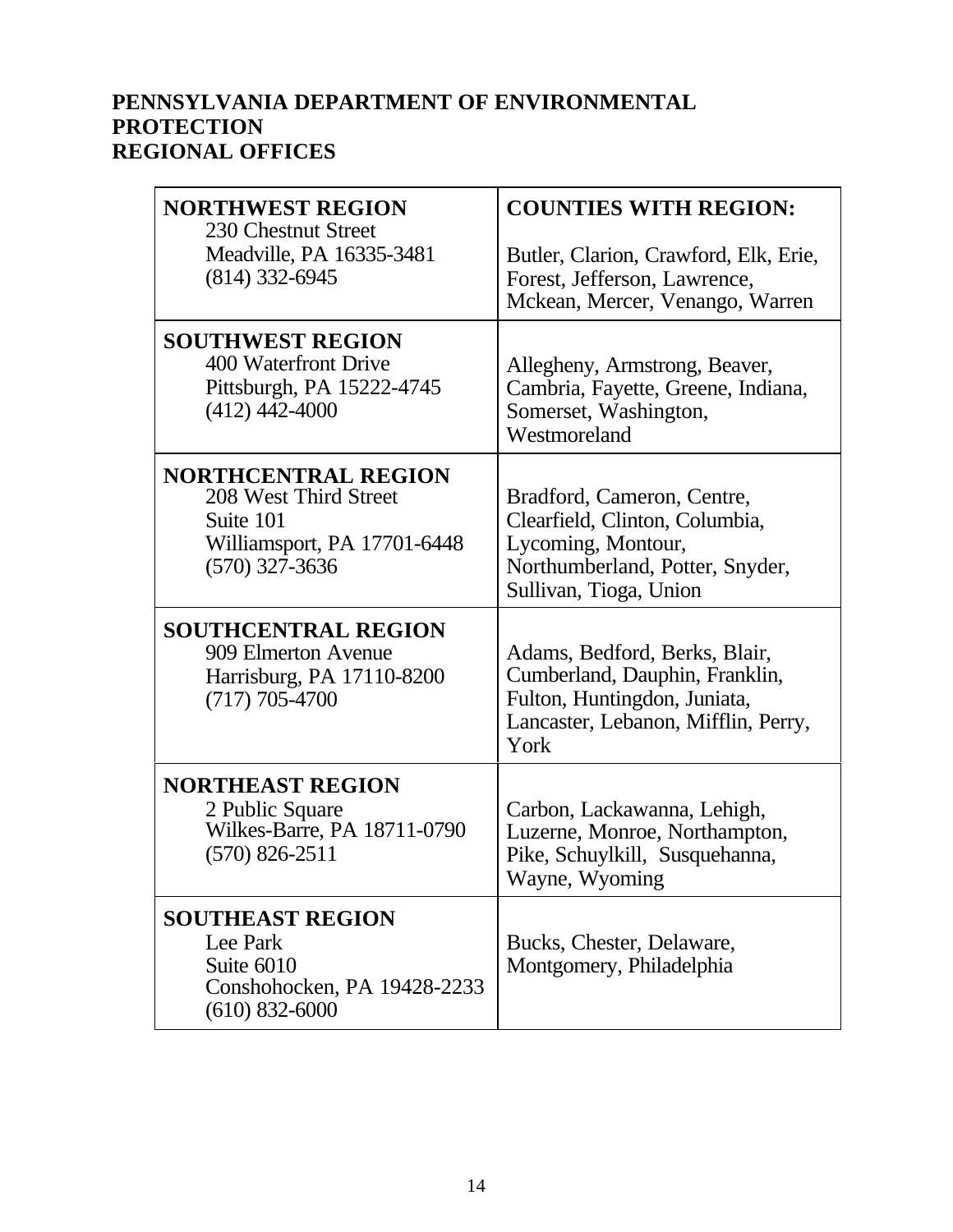# **PADEP - WATER MANAGEMENT PROGRAM**

The Water Management Program provides assistance for sewage treatment inspection and permits, permits for stream and lake work, water pollution discharge regulation, on-lot septic systems, local sewage planning, non-point source controls, wetlands, stormwater, stream encroachment, and erosion and sedimentation pollution controls.

## **WATER MANAGEMENT PROGRAM (By Region)**

Northeast Region (570) 826-2553 Northcentral Region (570) 327-3669 Northwest Region (814) 332-6848 Southeast Region (610) 832-6131 Southcentral Region (717) 657-4588 Southwest Region (412) 442-4028

# **PADEP - WATER SUPPLY PROGRAM**

The Water Supply Program provides assistance for drinking water related issues and water supply reservoirs.

# **WATER SUPPLY PROGRAM (By Region)**

Northeast Region (570) 826-2525 Northcentral Region (570) 327-3675 Northwest Region (814) 332-6899 Southeast Region (610) 832-6060 Southcentral Region (717) 657-4692 Southwest Region (412) 442-4209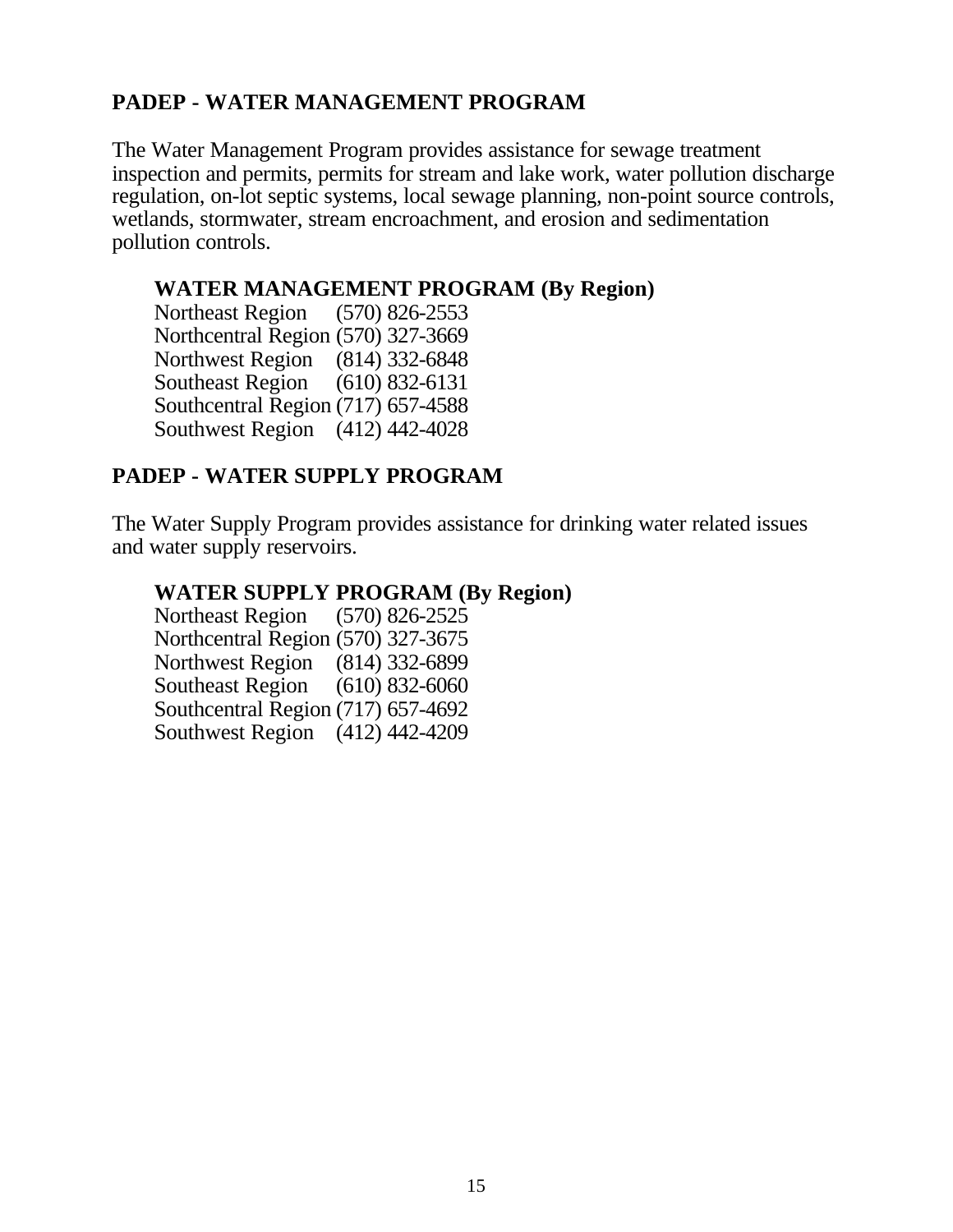| <b>DEPARTMENT</b>                              | <b>PHONE NUMBER</b> |
|------------------------------------------------|---------------------|
| Air Quality                                    | 717-787-9702        |
| Chesapeake Bay                                 | 717-772-4785        |
| Dams                                           | 717-787-8568        |
| <b>Drinking Water</b>                          | 717-787-5017        |
| Emergencies                                    | 1-800-541-2050      |
| <b>Flood Control</b>                           | 717-787-3411        |
| <b>Hazardous Waste</b>                         | 717-787-6239        |
| <b>Industrial Site Reclamation</b>             | 717-783-7816        |
| Landfills                                      | 717-787-7564        |
| <b>Low-Level Radioactive Waste</b>             | 717-787-2163        |
| Mining                                         | 717-787-5103        |
| <b>Pollution Prevention</b>                    | 717-783-0540        |
| Quarries                                       | 717-787-5103        |
| Radon                                          | 717-783-3594        |
| Recycling                                      | 717-787-7382        |
| Sewage - on lot septic/public treatment plants | 717-787-8184        |
| <b>Small Business Ombudsman</b>                | 717-772-5942        |
| <b>Storage Tanks</b>                           | 717-772-5599        |
| <b>Storm Water Management</b>                  | 717-772-4048        |
| <b>Stream Encroachments</b>                    | 717-787-6827        |
| <b>Waste Management</b>                        | 717-783-2388        |
| Wetlands                                       | 717-787-6827        |

# **PADEP - CENTRAL OFFICE DIRECTORY**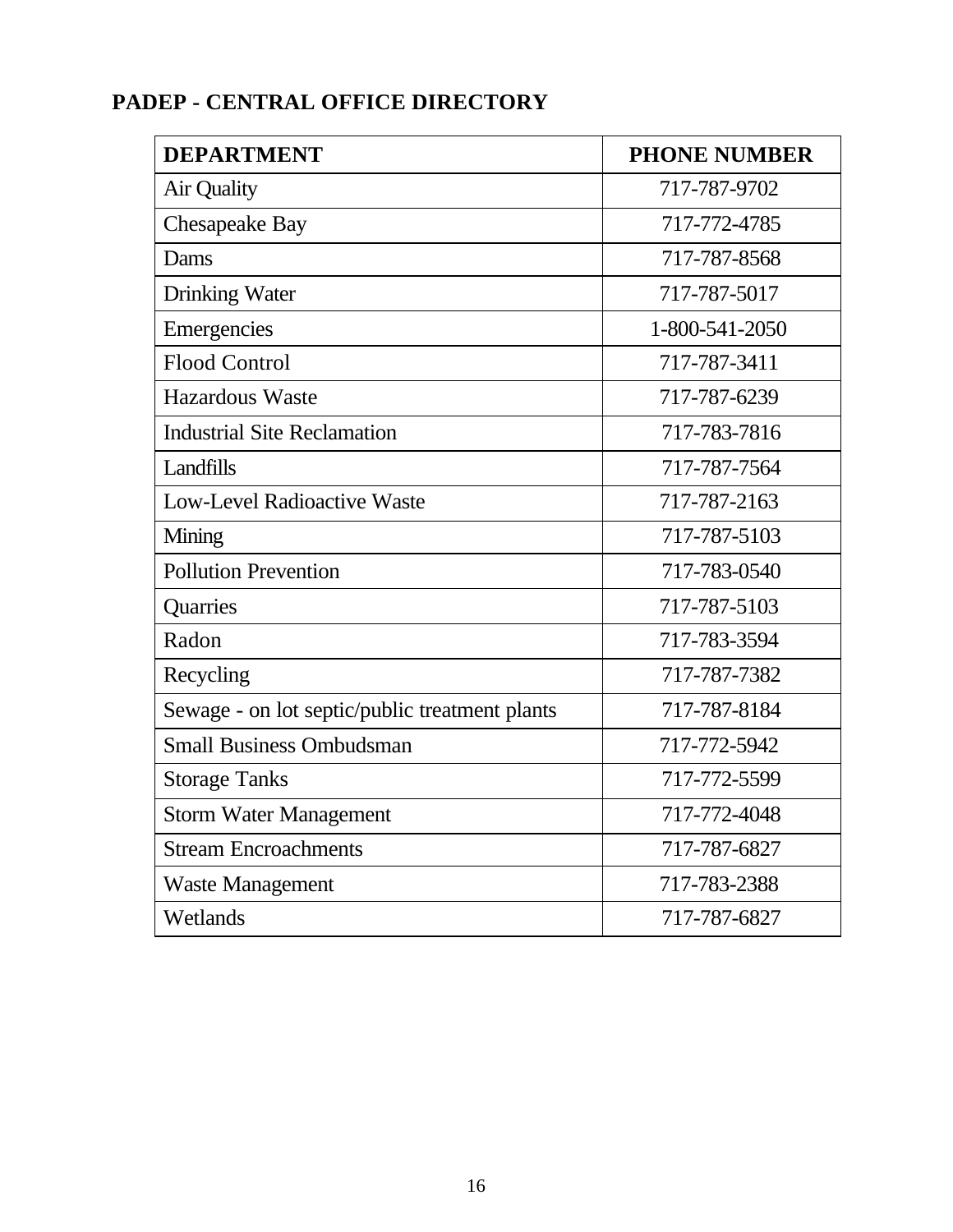# **PENNSYLVANIA DEPARTMENT OF CONSERVATION & NATURAL RESOURCES (DCNR)**

The Resources Management and Planning Division of DCNR is responsible for the long-term stewardship of Pennsylvania's natural resources base. The protection of State Park aquatic resources is ensured through aquatic and wildlife management, wetland and lake management, natural area management, and species collection permitting.

River Conservation Grants are available through DCNR's Community Conservation Partnership Program for the conservation and enhancement of river resources (See Grant Information).

# **PENNSYLVANIA DEPARTMENT OF CONSERVATION & NATURAL RESOURCES**

Rachel Carson State Office Building 400 Market Street Harrisburg, PA 17101 (717) 787-2869 www.dcnr.state.pa.us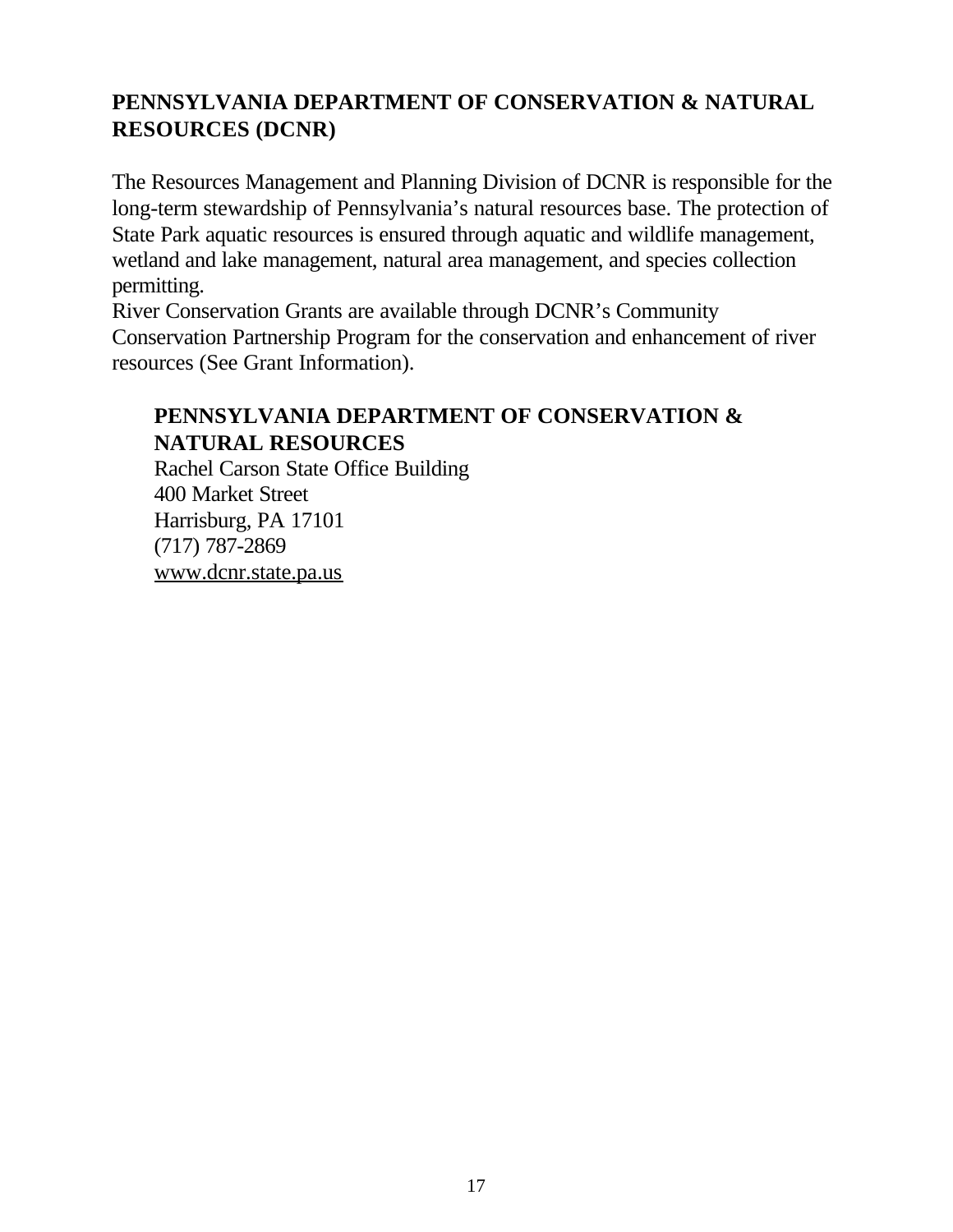# **LOCAL AGENCIES**

# **COUNTY CONSERVATION DISTRICTS**

County Conservation Districts are responsible for the local administration of the erosion and sedimentation pollution control program, and in many Counties the dams and waterways management program. They serve as the local liaison to many resources, programs, funding opportunities and technical assistance offered by State and Federal agencies and programs. In some Counties, they have programs specifically aimed at water quality and watershed management. There is an office located in most counties. Services available may include:

- Technical, informational and educational materials and services related to water quality and quantity, watershed management, and soil and water conservation.
- Watershed Information.
- Funding Sources for local project planning, development and implementation.
- Information on regulatory issues relating to natural resources.

# **PENNSYLVANIA ASSOCIATION OF CONSERVATION DISTRICTS, INC (PACD)**

The Pennsylvania Association of Conservation Districts, INC (PACD) serves as a representative for Pennsylvania's County Conservation Districts. PACD functions as a collective voice for the districts at the state and national level in soil, water, and resource management. PACD attends National Association of Conservation Districts (NACD) functions including national leadership training, national legislative conferences, conservation forums, selected NACD committee meetings and district employees association conferences. PACD also provides education and information to Pennsylvania's conservation districts to facilitate their work in resource management.

# **PENNSYLVANIA ASSOCIATION OF CONSERVATION DISTRICTS, INC. (PACD**)

4999 Jonestown Road Suite 203 Harrisburg, PA 17109 (717) 545-8878 www.pacd.org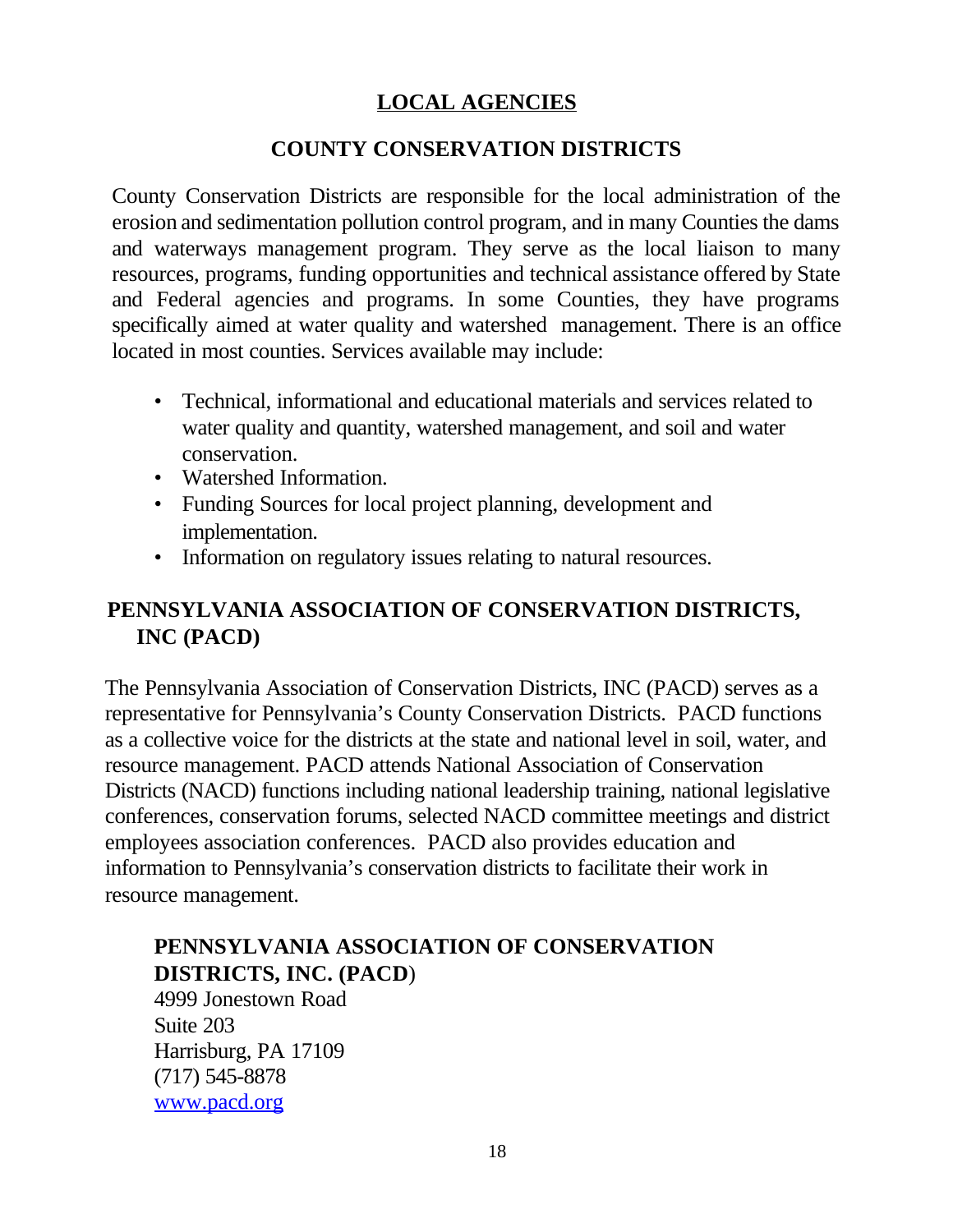# **COUNTY CONSERVATION DISTRICTS**

#### **Adams Conservation District**

670 Old Harrisburg Road Suite 201 Gettysburg, PA 17325-3404 Phone: (717) 334-0636 Fax: (717) 334-5999 c-lmartick@state.pa.us

#### **Armstrong Conservation District**

Armsdale Administration Building Suite B-2 124 Armsdale Road Kittanning, PA 16201 Phone: (724) 548-3425 Fax: (724) 548-3413 c-drupert@state.pa.us

#### **Bedford Conservation District**

702 West Pitt Street Fairlawn Court, Suite 4 Bedford, PA 15522 Phone: (814)623-6706, or (814) 623-8099 Fax: (814) 623-0481 c-tmiller@state.pa.us

#### **Blair Conservation District**

1407 Blair Street Hollidaysburg, PA 16648 Phone: (814) 696-0877 Fax: (814) 696-9981 c-dfisher@state.pa.us

#### **Bucks Conservation District**

924 Town Center New Britain, PA 18901-5182 Phone: (215) 345-7577 Fax: (215) 345-7584 c-rlenhard@state.pa.us

#### **Cambria Conservation District**

401 Candlelight Drive Suite 221 Ebensburg, PA 15931 Phone: (814) 472-2120 Fax: (814) 472-0686 cccd@co.cambria.pa.us

#### **Allegheny Conservation District**

Lexington Technology Park Bld 1, Ste. 102 400 North Lexington Ave. Pittsburgh, PA 15208 Phone: (412) 241-7645 Fax: (412) 242-6165 c-efeigel@state.pa.us

#### **Beaver Conservation District**

1000 Third Street, Suite 202 Beaver, PA 15009-2026 Phone: (724) 774-7090 Fax: (724) 774-7090 c-jscherfe@state.pa.us

# **Berks Conservation District**

P.O. Box 520 Leesport, PA 19533-0520 Phone: (610) 372-4657 Fax: (610) 478-7058 c-jravert@state.pa.us

# **Bradford Conservation District**

Stoll Natural Resource Center RR#5, Box 5030C Towanda, PA 18848 Phone: (570) 265-5539 Fax: (570) 265-7435 c-mlovegre@state.pa.us

#### **Butler Conservation District**

122 McCune Drive Butler, PA 16001-6501 Phone: (724) 284-5270 Fax: (724) 285-5515 c-rfodor@state.pa.us

#### **Cameron Conservation District**

100 East Fourth Street 2nd Floor Emporium, PA 15834 Phone: (814) 486-2244 Fax: (814) 486-1139 c-jhampton@state.pa.us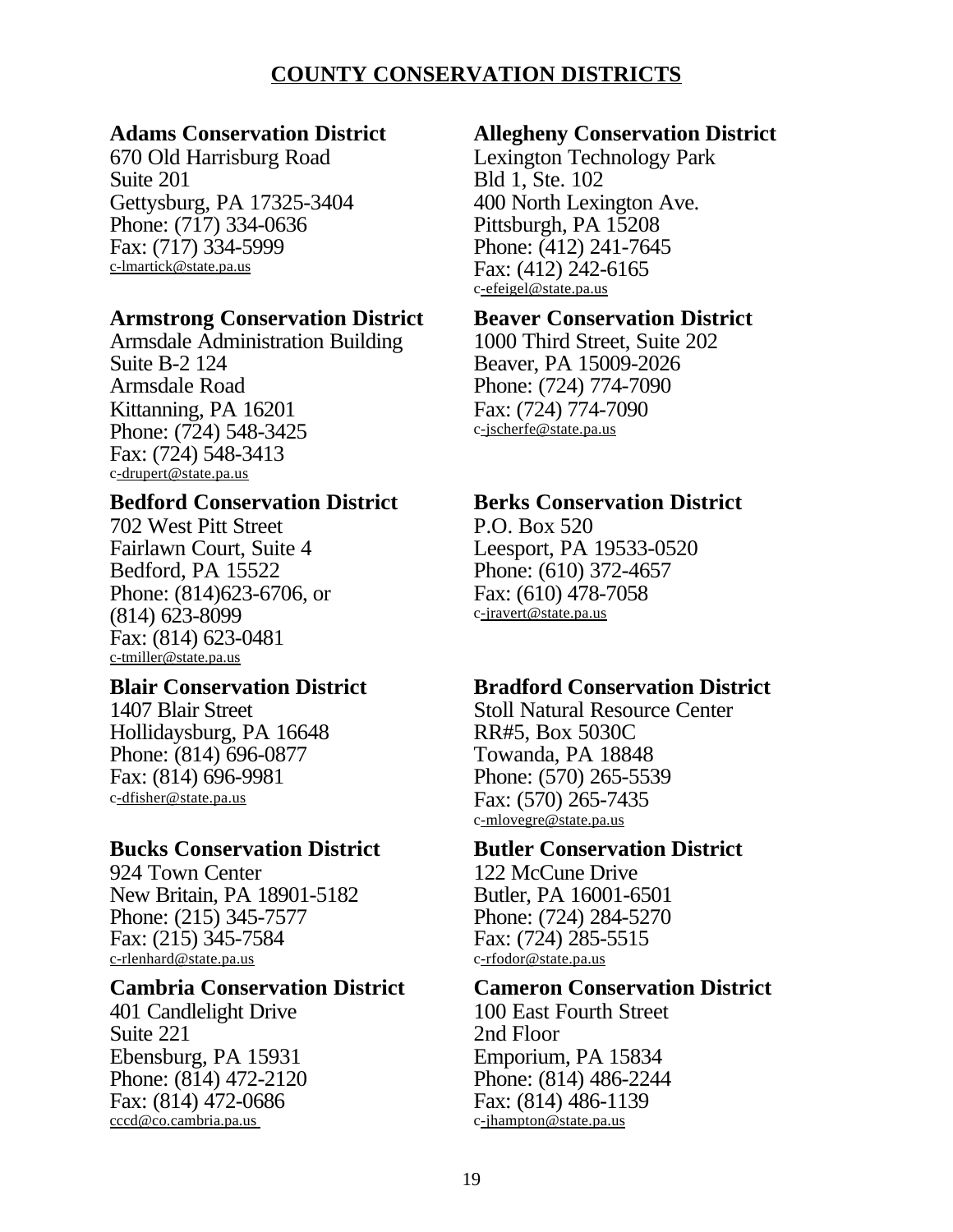#### **Carbon Conservation District**

5664 Interchange Road Lehighton, PA 18235 Phone: 610-377-4894 ext. 4 Fax: (610) 377-5549 carboncd@ptd.net

#### **Chester Conservation District**

601 Westtown Road West Chester, PA 19382-4519 Phone: (610) 696-5126 or  $(610)$  436-9182 Fax: (610) 696-4659 c-dgreig@state.pa.us

#### **Clearfield Conservation District**

650 Leonard Street Clearfield, PA 16830 Phone: (814) 765-2629 Fax: (814) 765-1336 c-sreed@state.pa.us

#### **Columbia Conservation District**

702 Sawmill Road, Suite 105 Bloomsburg, PA 17815 Phone: (570) 784-1310 Fax: (570) 784-3247 columbcd@ptdprolog.net

#### **Cumberland Conservation District**

43 Brookwood Ave., Suite 4 Carlisle, PA 17013-7812 Phone: (717) 240-7812 Fax: (717) 240-7813 conserve@pa.net

#### **Delaware Conservation District**

Rose Tree Park Hunt Club 1521 N. Providence Rd Media, PA 19063 Phone: (610) 892-9484 Fax: (610) 892-9622 MagargeeE@co.delaware.pa.us

#### **Erie Conservation District**

12723 Route 19 P.O. Box 801 Waterford, PA 16441 Phone: (814) 796-4203 Fax: (814) 796-2833 c-lgross@state.pa.us

#### **Centre Conservation District**

414 Holmes Ave., Suite 4 Bellefonte, PA 16823 Phone: (814) 355-6817 Fax: (814) 355-6980 resweitz@co.centre.pa.us

#### **Clarion Conservation District**

RR#3, Box 265 Mayfield Professional Bldg. Clarion, PA 16214 Phone: (814) 226-4070 Fax: (814) 226-7893 c-skribbs@state.pa.us

#### **Clinton Conservation District**

216 Spring Run Road, Room 104 Mill Hall, PA 17751-9543 Phone: (570) 726-3798 Ext. 5 Fax: (570) 726-7977 conserve@cub.kcnet.org

#### **Crawford Conservation District**

14699 North Main Street Extension Meadville, PA 16335-9441 Phone: (814) 724-1793 Fax: (814) 337-7751 lynn@crawfordconserv.com

#### **Dauphin Conservation District**

1451 Peters Mountain Rd Dauphin, PA 17018 Phone: (717) 921-8100 Fax: (717) 921-8276 c-jorr@state.pa.us

#### **Elk Conservation District**

P.O. Box 448 Ridgeway, PA 15853 Phone: (814) 776-5373 Fax: (814) 776-5379 c-rdippold@state.pa.us

#### **Fayette Conservation District**

10 Nickman Plaza Lemont Furnance, PA 15456 Phone: (724) 438-4497 Fax: (724) 437-2914 c-dpetro@state.pa.us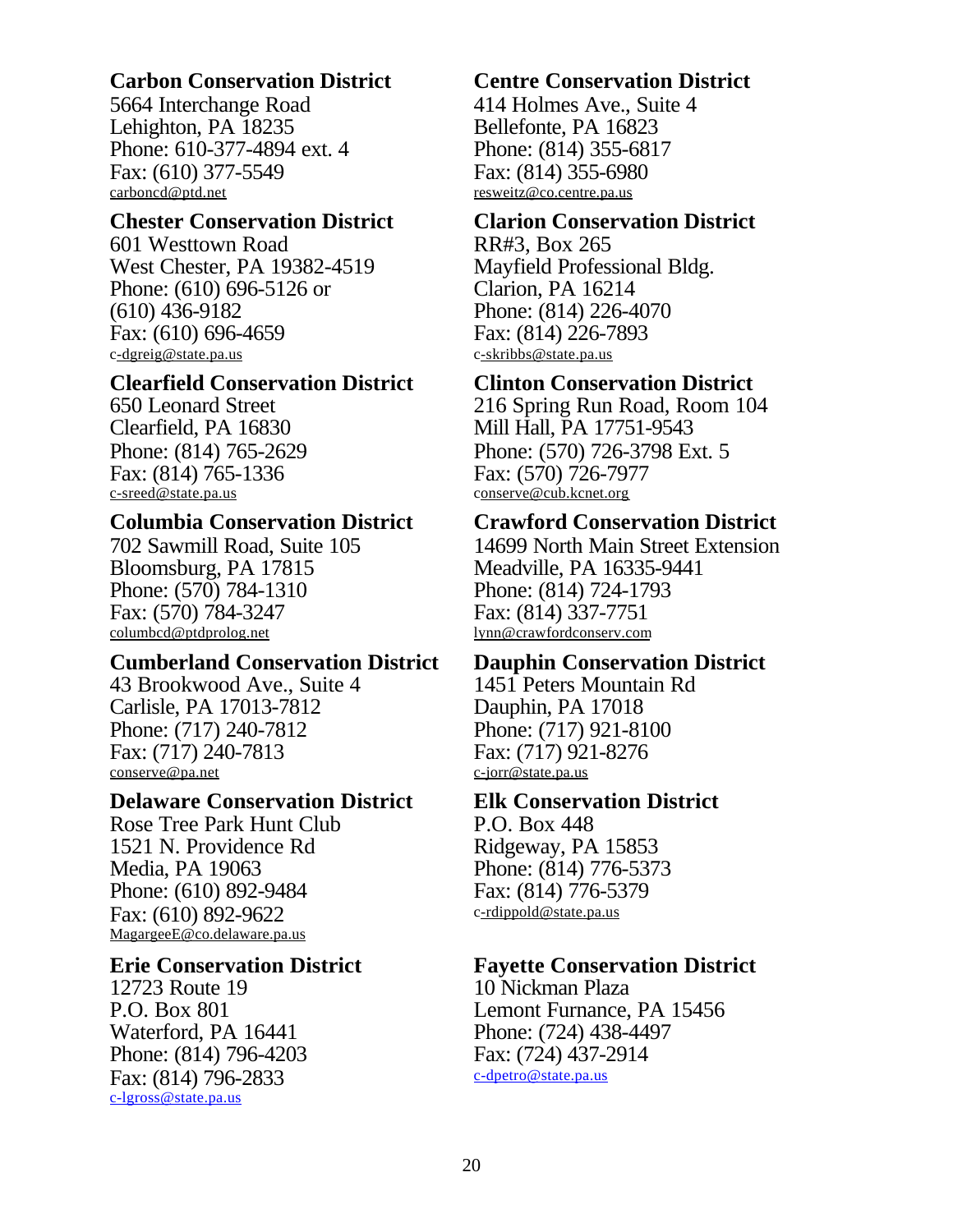#### **Forest Conservation District**

P.O. Box 456 Tionesta, PA 16353 Phone: (814)755-3450 Fax: (814)755-8837 c-dcarlson@state.pa.us

#### **Fulton Conservation District**

216 North Second Street McConnellsburg, PA 17233 Phone: (717) 485-3547 Fax: (717) 485-4115 c-jreed@state.pa.us

#### **Huntingdon Conservation District**

RD #1, Box 7C Huntingdon, PA 16652-9603 Phone: (814) 627-1627 Fax: (814) 627-6831 c-apatters@state.pa.us

#### **Jefferson Conservation District**

180 Main Street Brookville, PA 15825 Phone: (814) 849-7463 Fax: (814) 849-0825 c-dwilson@state.pa.us

#### **Lackawanna Conservation District**

1300 Old Plank Road Mayfield, PA 18433 Phone: (570)281-9495 Fax: (570)281-9497 c-ekeller@state.pa.us

#### **Lawrence Conservation District**

Lawrence Co. Gov't Ctr. New Castle, PA 16101 Phone: (724) 652-4512 Fax: (724) 652-9646 c-jmccread@state.pa.us

#### **Lehigh Conservation District**

4184 Dorney Park Rd., Suite 102 Allentown, PA 18104-5728 Phone: (610) 391-9583 or (610) 820-3398 Fax: (610) 391-1131 c-psell@state.pa.us

#### **Franklin Conservation District**

Administrative Annex 218 North Second Street Chambersburg, PA 17201 Phone: (717) 264-8074 Ext. 203 Fax: (717) 263-0909 c-etarner@state.pa.us

#### **Greene Conservation District**

Greene Co. Office Bldg. 93 East High St, Rm 215 Waynesburg, PA 15370 Phone: (724) 852-5278 Fax: (724) 852-2944 c-kpaul@state.pa.us

#### **Indiana Conservation District**

251 Route 286 North Ag Service Center Indiana, PA 15701-9203 Phone: (724) 463-8547 ext. 4 Fax: (724) 463-9181 c-lkopcyzk@state.pa.us

#### **Juniata Conservation District**

RR#3, Box 302 Mifflintown, PA 17059-6919 Phone: (717) 436-6919 Fax: (717) 436-9128 c-dlauver@state.pa.us

#### **Lancaster Conservation District**

1383 Arcadia Rd., Room 6 Lancaster, PA 17601 Phone: (717) 299-5361 Fax: (717) 299-9459 c-drobinso@state.pa.us

#### **Lebanon Conservation District**

2120 Cornwall Rd., Suite 5 Lebanon, PA 17042-9788 Phone: (717) 272-3908 ext. 4 Fax: (717) 272-5314 info@lccd.org

#### **Luzerne Conservation District**

Smith Pond Road Shavertown, PA 18708 Phone: (570) 674-7991 Fax: (570) 674-7989 luzerncd@ptdprolog.net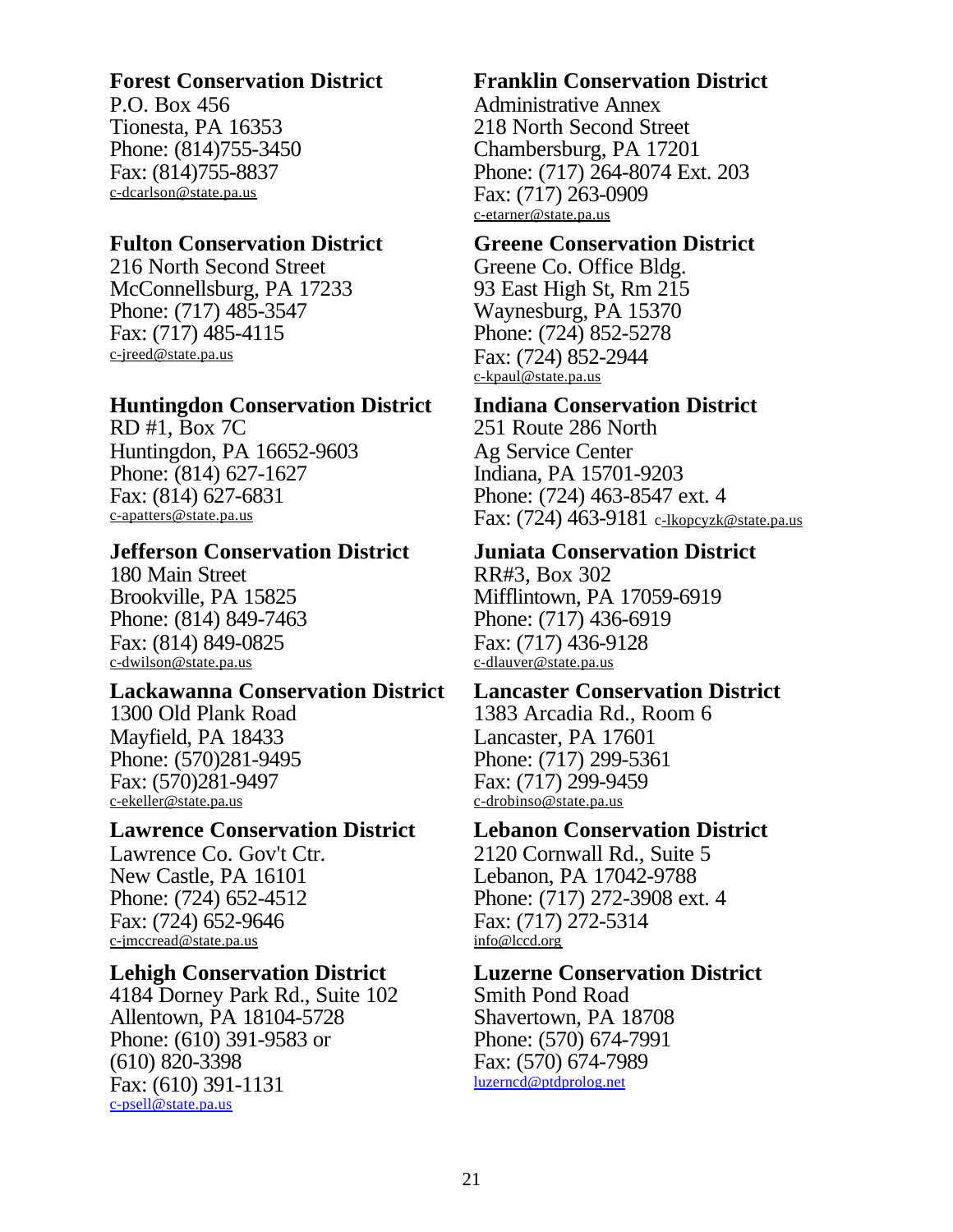#### **Lycoming Conservation District**

2130 County Farm Rd., Suite 6 Montoursville, PA 17754 Phone: (570) 433-3003 Fax: (570) 433-3907 c-tcorbett@state.pa.us

#### **Mercer Conservation District**

747 Greenville Rd. Mercer, PA 16137 Phone: (724) 662-2242 Fax: (724) 662-3905 mercerccd@pathway.net

#### **Monroe Conservation District**

8050 Running Valley Rd. Stroudsburg, PA 18360 Phone: (717) 629-3060 Fax: (717) 629-3063 c-ctodd@state.pa.us

#### **Montour Conservation District**

112 Woodbine Lane, Suite 2 Danville, PA 17821 Phone: (570) 271-1140 Fax: (570) 271-3099 c-twellive@state.pa.us

#### **Northumberland Conservation District**

RR #3, Box 238C Sunbury, PA 17801 Phone: (570) 286-7114 ext. 4 Fax: (570) 988-4488 northcd@ptdprolog.net

#### **Philadelphia does not have a conservation district**

### **Potter Conservation District**

107 Market Street Coudersport, PA 16915 Phone: (814) 274-8411 Fax: (814) 274-0396 c-sthompso@state.pa.us

#### **McKean Conservation District**

Drawer E Custer City, PA 16725 Phone: (814) 368-9960 c-jjohnson@state.pa.us

#### **Mifflin Conservation District**

20 windmill Hill #4 Burnham, PA 17009 Phone: (717) 248-4695 Fax: (717) 248-6589 c-ddunmire@state.pa.us

#### **Montgomery Conservation District**

143 Level Road Collegeville, PA 19426-3313 Phone: (610) 489-4506 Fax: (610) 489-2159 c-rkadwill@state.pa.us

#### **Northampton Conservation District**

RR#4, Greystone Building Narareth, PA 18064 Phone: (610)746-1971 Fax: (610)746-1926 nccd@epix.net

#### **Perry Conservation District**

P.O. Box 36 New Bloomfield, PA 17068 Phone: (717) 582-8988 Fax: (717) 582-3771 c-tbrajkov@state.pa.us

#### **Pike Conservation District**

HC6, Box 6770 Hawley, PA 18428-9016 Phone: (570) 226-8220/8221 FAX (570)226-8222 pikecd@prolog.net

#### **Schuylkill Conservation District**

1206 Ag Center Drive Pottsville, PA 17901 Phone: (570) 622-3742 Fax (570) 622-4009 SCHUYLCD@PTDPROLOG.NET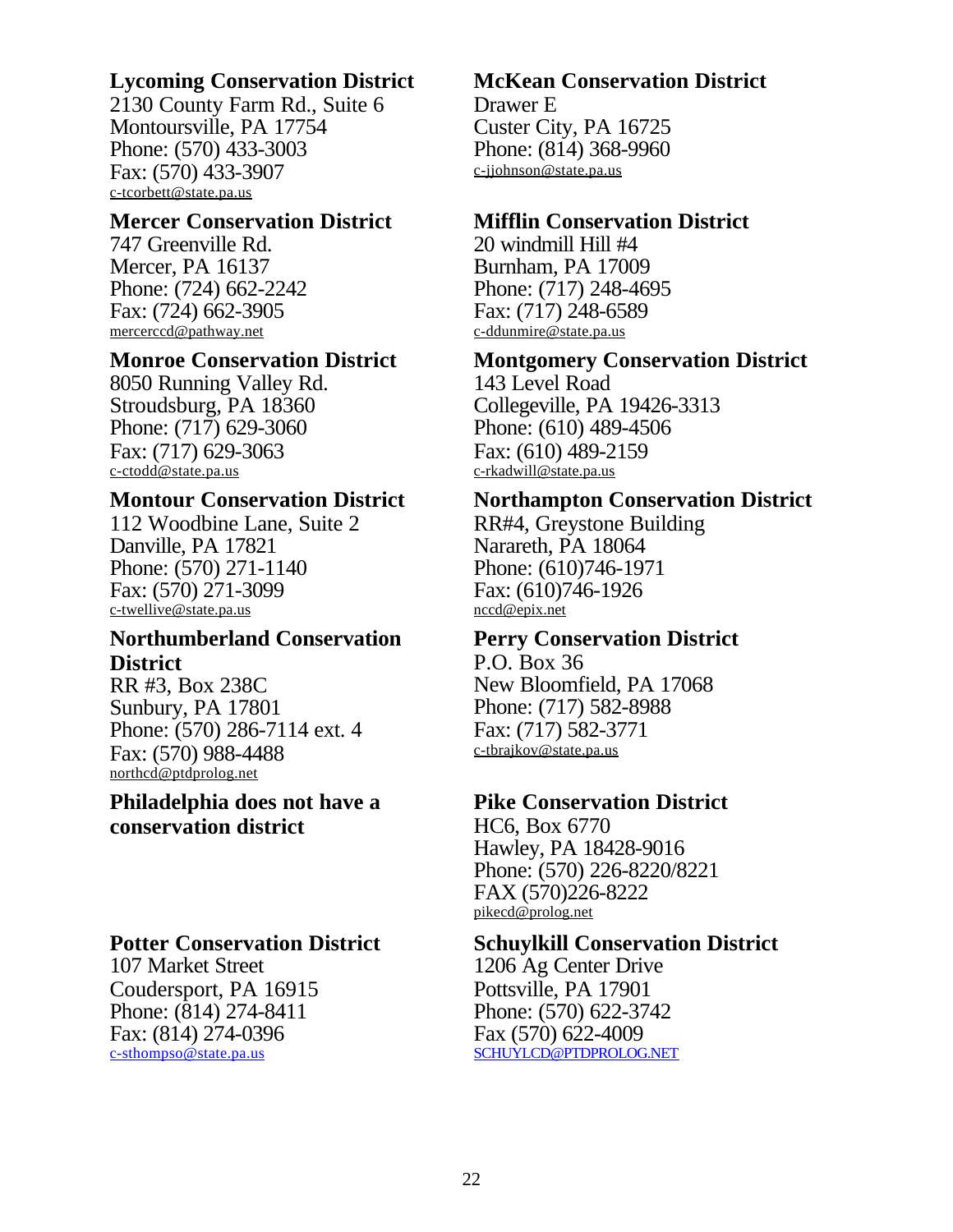#### **Snyder Conservation District**

403 West Market Street Middleburg, PA 17842-1038 Phone: (570) 837-0007 ext. 5 Fax: (570) 837-3000 c-cbingman@state.pa.us

#### **Sullivan Conservation District**

RR#4, Box 4181 Dushore, PA 18614 Phone: (570) 924-3178 or (570) 928-7057 Fax: (570) 928-8258 c-jrouse@state.pa.us

#### **Tioga Conservation District**

5 East Avenue Wellsboro, PA 16901 Phone: (570) 724-1801 Fax: (570) 724-6542 c-rbrugger@state.pa.us

#### **Venango Conservation District**

RD #5, Box 320 Franklin, PA 16323 Phone: (814) 676-2832 Fax: (814) 676-2927 c-jbalombi@state.pa.us

#### **Washington Conservation District**

100 W. Beau Street, Suite 602 Washington, PA 15301 Phone: (724) 228-6774 Fax: (724) 223-4682 wccd@cobweb.net

### **Westmoreland Conservation District Wyoming Conservation District**

Donohoe Center RD 12 Box 202B Greensburg, PA 15601 Phone: (724) 837-4127 Fax: (724) 837-4127 c-gphillp@state.pa.us

#### **York Conservation District**

118 Pleasant Acres Road York, PA 17402 Phone: (717) 840-7430 Fax: (717) 755-0301 yorkccd@yorkccd.org

#### **Somerset Conservation District**

1590 N. Center Avenue Suite 103 Somerset, PA 15501 Phone: (814) 445-4652 Fax: (814) 443-1592 somcd@surfshop.net

#### **Susquehanna Conservation District**

31 Public Avenue Montrose, PA 18801 Phone: (570) 278-4600 Fax: (570) 278-9268 c-ltheopha@state.pa.us

### **Union Conservation District**

60 N Bull Run Crossing Lewisburg, PA 17837-9700 Phone: (570) 523-8782 Fax: (570)524-2536 uccd@postoffice.pyd.net

#### **Warren Conservation District**

609 Rouse Avenue, Suite 203 Youngsville, PA 16371 Phone: (814) 563-3117 Fax: (814) 563-3412 c-rmader@state.pa.us

#### **Wayne Conservation District**

470 Sunrise Avenue Honesdale, PA 18431 Phone: (717) 253-0930 Fax: (717) 253-9741 c-rmuller@state.pa.us

1 Hollowcrest Complex Tunkhannock, PA 18657 Phone: (570) 836-2589 Fax: (570) 836-6063 WCCD@ptd.net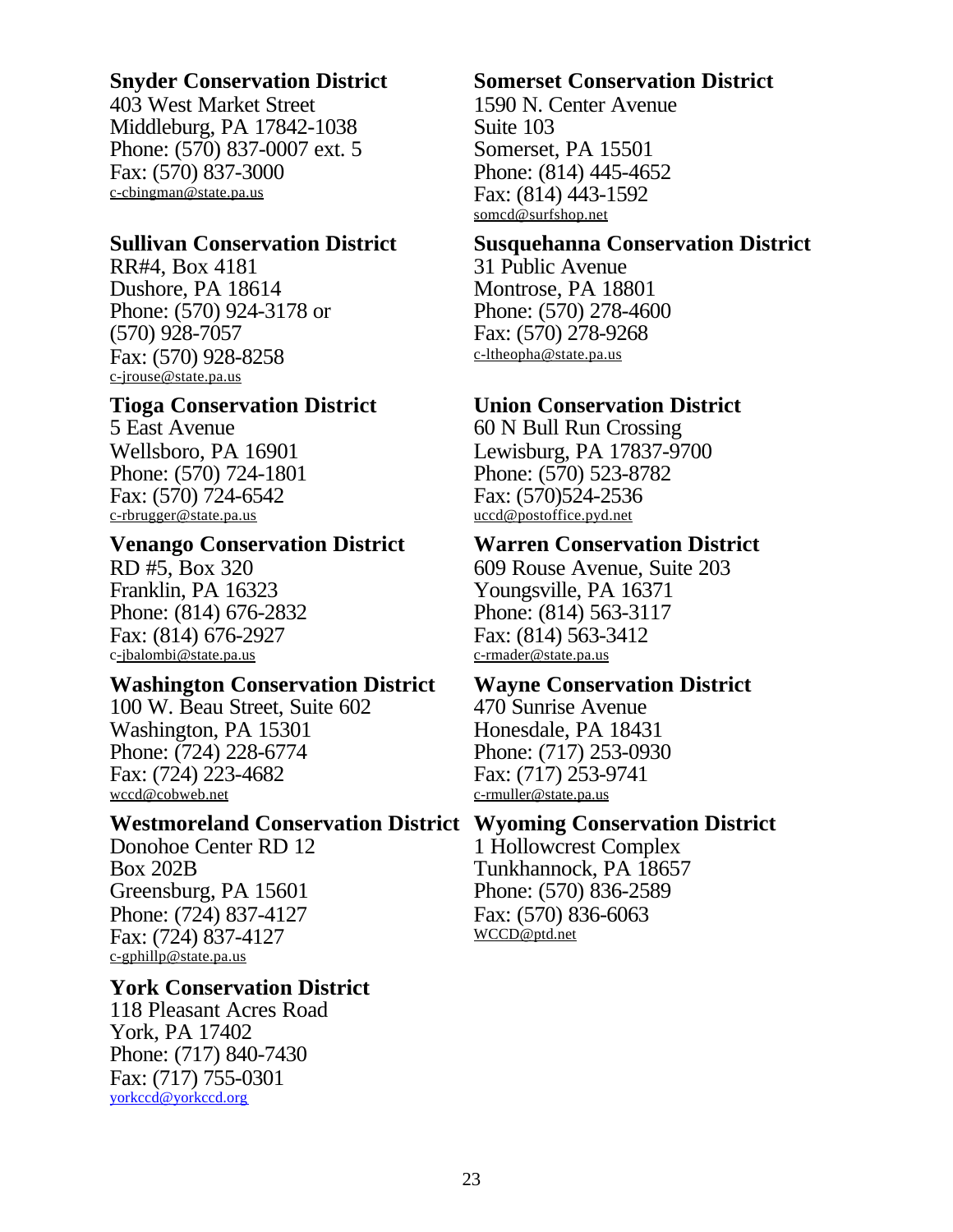# **LAKE MANAGEMENT CONSULTANTS**

| <b>COMPANY</b><br><b>ADDRESS</b><br>PHONE/E-                                                 |  |
|----------------------------------------------------------------------------------------------|--|
| <b>MAIL/WEBPAGE</b>                                                                          |  |
| Allied Bioligical, Inc.<br>580 Rockport Road<br>$(908) 850 - 0303$                           |  |
| Hackettstown, NJ 07840<br>abi.lakes@erols.com                                                |  |
| 3531 Windridge Drive<br>Aqua-Link, Inc.<br>$(215)$ 230-9325                                  |  |
| Doylestown, PA 18901<br>emolesky@earthlink.net                                               |  |
| $(215) 766 - 8151$<br>P.O. Box 364<br>Aquascapes Unlimited, Inc.                             |  |
| Pipersville, PA 18974<br>wetland@comcat.com                                                  |  |
| $(201)$ 423-9407<br>Aquatic Analysts, Inc.<br>9 Glen Ct.                                     |  |
| Hawthorn, NJ                                                                                 |  |
| <b>Aquatic Environmental Consultants</b><br>P.O. Box 307<br>$(717)$ 352-9191                 |  |
| Scotland, PA 17254                                                                           |  |
| <b>Aquatic Resources Consulting</b><br>R.D. #2 Box 2562<br>$(717)$ 992-6443                  |  |
| Saylorsburg, PA 18353                                                                        |  |
| 14996 Bonnair Road<br><b>Aquatic Resources Restoration</b><br>$(717)$ 938-9722               |  |
| Company<br>Glen Rock, PA 17327                                                               |  |
| P.O. Box 15390<br>Aquatic Systems, Corp.<br>$(412)$ 367-1000                                 |  |
| Pittsburgh, PA 15237                                                                         |  |
| Arnold, Dean E., Ph.D., Consulting<br>2465-123 Circleville Rd.<br>$(814)$ 237-8908           |  |
| <b>Aquatic Ecologist</b><br>State College, PA 16803-3328                                     |  |
| R.R. #5, Box 5030C<br><b>Bradford County Lake Management</b><br>$(717)$ 265-5539             |  |
| Organization<br>Towanda, PA 18848                                                            |  |
| <b>Cahill Associates</b><br>104 South High St.<br>$(610) 696 - 4150$                         |  |
| West Chester, PA 19382                                                                       |  |
| RR# 1, Box 1795<br>Ecology III, Inc.<br>$(570) 542 - 1625$                                   |  |
| Berwick, PA 18603                                                                            |  |
| <b>EcoScientific Solutions</b><br>R.R. #4 Box 4294<br>$(717) 842 - 7631$<br>Moscow, PA 18444 |  |
| 1 Hillside Road, P.O. Box 193<br>EcoSolutions, Inc.<br>$(570) 788 - 1721$                    |  |
| Conyngham, PA 18219                                                                          |  |
| 112 Common Ct.<br>Environmental Research &<br>$(610)$ 558-1662                               |  |
| Chadds Ford, PA 19317<br>Consulting                                                          |  |
| F. X. Browne, Inc.<br>P.O. Box 401<br>$(800)$ 220-2022                                       |  |
| Lansdale, PA 19446<br>$(215)$ 362-3878                                                       |  |
| fxbrowne@fxbrowne.com                                                                        |  |
| www.fxbrowne.com                                                                             |  |
| P.O. Box 1398<br>$(570) 588 - 7900$<br>F. X. Browne, Inc.                                    |  |
| jsmith@fxbrowne.com<br>Marshalls Creek, PA 18335                                             |  |
| www.fxbrowne.com                                                                             |  |
| Ichthyological Assoc. Inc.<br>50 Ludlowville Rd.<br>$(609)$ 533-8801                         |  |
| Lansing, NY 14882                                                                            |  |
| Keystone Aquaculture, Inc.<br>309 Prospect Avenue<br>$(800)$ 994-7277                        |  |
| (formerly Sproch Fish Hatchery)<br>Duncannon, PA 17020-1432<br>$(717) 834-6772$              |  |
| www.fishhatchery.com                                                                         |  |
| Lehigh University<br>Chandler #17<br>$(215)$ 758-3650                                        |  |
| <b>Ecological Studies Center</b><br>Bethlehem, PA 18015                                      |  |
| 80 Lambert Lane<br>Princeton-Hydro, LLC<br>$(609)$ 397-5335                                  |  |
| Lambertville, NJ 08530<br>ssousa@princetonhydro.com                                          |  |
| www.princetonhydro.com                                                                       |  |
| P.O. Box 52<br>$(717)$ 226-2259<br>R.B.M. Associates                                         |  |
| Hawley, PA 18428                                                                             |  |
| 970 Spencer Rd.<br><b>Stroud Water Research Center</b><br>$(610)$ 268-2153                   |  |
| Avondale, PA 19311-9514<br>Water Discovery Center<br>One College Green                       |  |
| $(570)$ 945-5141<br>La Plume, PA 18440-1099<br>Keystone College                              |  |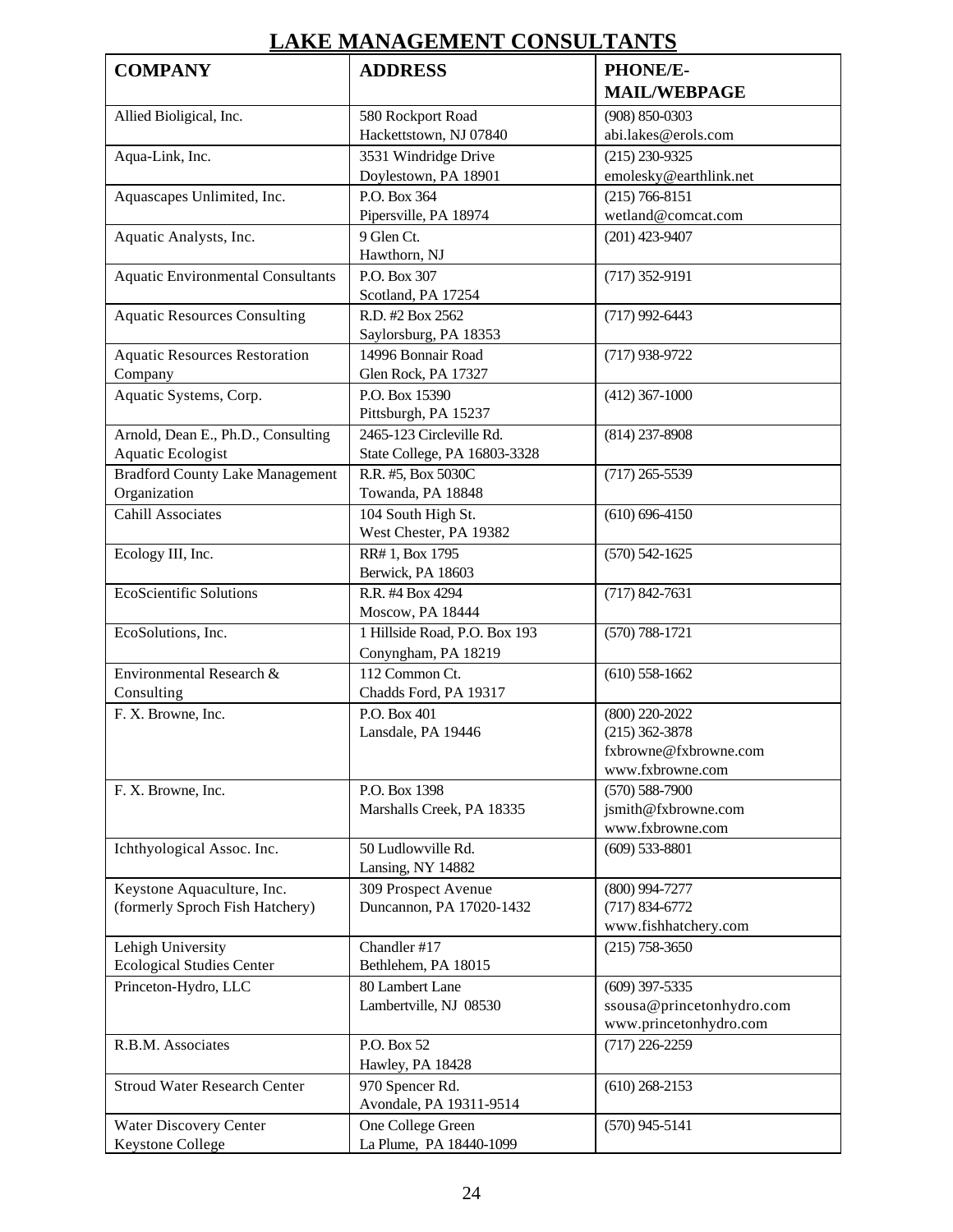# **EQUIPMENT AND CHEMICAL SUPPLY COMPANIES**

| <b>COMPANY</b>                        | <b>ADDRESS</b>                                    | PHONE/FAX/WEBPAGE                                             |
|---------------------------------------|---------------------------------------------------|---------------------------------------------------------------|
| American Sigma                        | 5600 Lindbergh Dr.<br>Loveland, CO 80538          | 1-800-635-4567<br>$(970)$ 461-3914<br>americansigman.com      |
| Aquascapes Unlimited, Inc.            | P.O. Box 364<br>Pipersville, PA 18974             | $(215) 766 - 8151$<br>wetland@comcat.com                      |
| Aquatic Eco-Systems, Inc.             | 1767 Benbow Court<br>Apopka, FL 32703-7730        | 1-800-FISH-STUFF<br>$(407) 886 - 6787$<br>aquaticeco.com      |
| <b>Ben Meadows Company</b>            | P.O. Box 5277<br>Janesville, WI 53547-5277        | 1-800-241-6401<br>1-800-628-2068<br>benmeadows.com            |
| Campbell Scientific, Inc.             | 815 West 1800 North<br>Logan, UT 84321            | (435) 750-1739<br>$(435) 750 - 9540$<br>campbellsci.com       |
| Carolina Biological Supply<br>Company | 2700 York Rd.<br>Burlington, NC 27215-3398        | 1-800-334-5551<br>1-800-222-7112<br>carolina.com              |
| Cygnet Enterprises, Inc.              | 103 State Route 87 South<br>Tunkhannock, PA 18657 | $(570) 836 - 5751$<br>1-800-275-3325<br>cygnetenterprises.com |
| <b>Fisher Scientific Worldwide</b>    | 4500 Turnberry Dr.<br>Hanover Park, IL 60103      | 1-800-766-7000<br>1-800-926-1166<br>fishersci.com             |
| Forestry Suppliers, Inc.              | P.O. Box 8397<br>Jackson, MS 39284-8397           | 1-800-360-7788<br>$(601)$ 292-0165<br>forestry-suppliers.com  |
| Global Water, Inc.                    | 11257 Coloma Rd.<br>Gold River, CA 95670          | 1-800-876-1172<br>$(916) 638 - 3270$<br>globalw.com           |
| <b>HACH</b> Company                   | P.O. Box 608<br>Loveland, CO 80539                | 1-900-227-4224<br>$(970)$ 669-2932<br>hach.com                |
| ISCO, Inc.                            | 4700 Superior St.<br>Lincoln, NE 68504            | 1-800-228-4373<br>$(402)$ 465-3022<br>isco.com                |
| LaMotte Company                       | 802 Washington Ave.<br>Chestertown, MD 21620      | 1-800-334-3100<br>$(410)$ 778-6394<br>lamotte.com             |
| North East Scientific                 | P.O. Box 811<br>Trexlertown, PA 18087-0811        | 1-888-674-8647<br>$(610)$ 398-1994                            |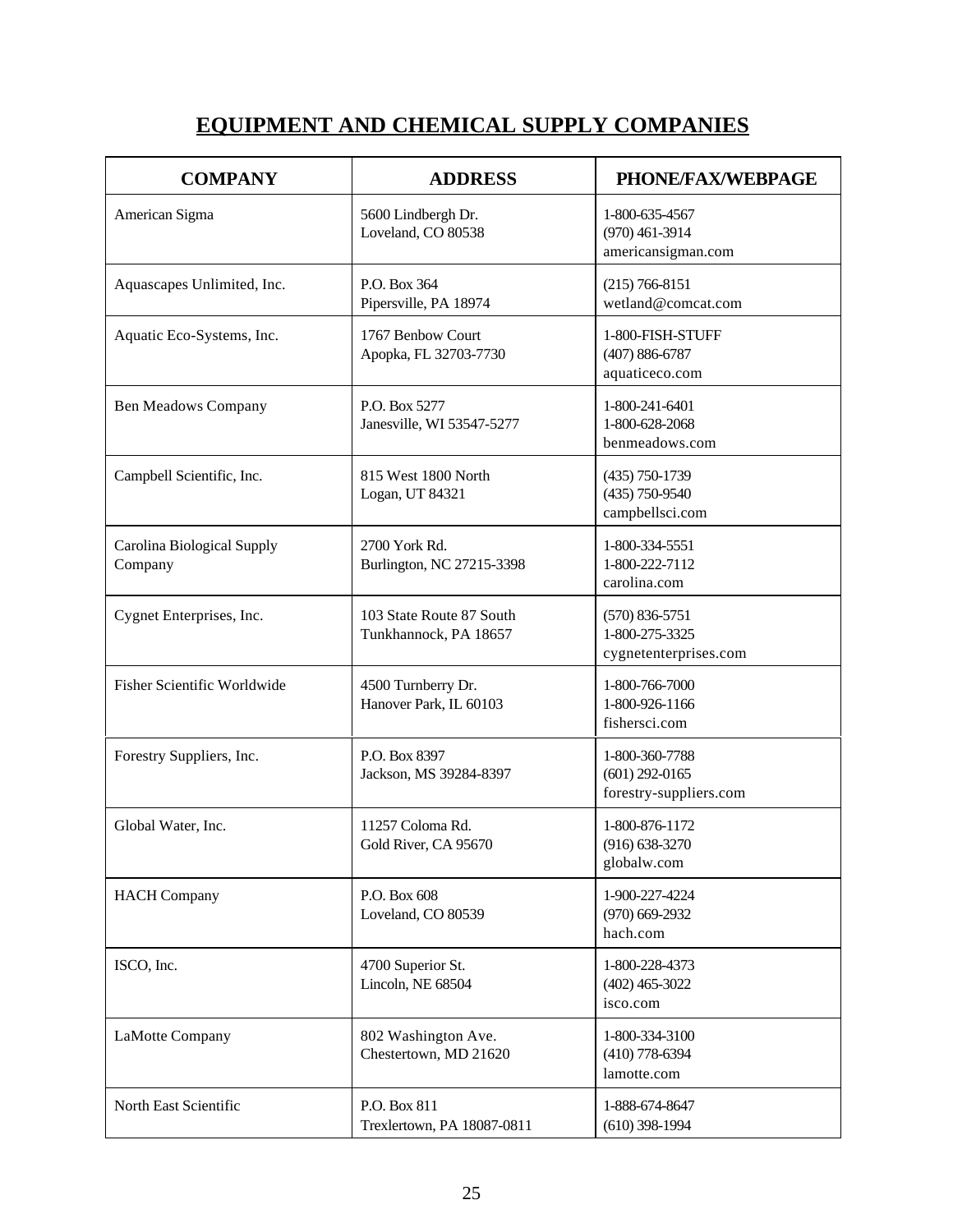| <b>Northeast Technical Sales</b>          | 402 Gordon Dr.<br>Exton, PA 19341                    | $(610) 524 - 1212$<br>$(610)$ 524-8425<br>netechsales.com  |
|-------------------------------------------|------------------------------------------------------|------------------------------------------------------------|
| Otterbine Barebo, Inc.                    | 3840 Main Road East<br>Emmaus, PA 18049              | 1-800-237-8837<br>$(610)$ 965-6050<br>otterbine.com        |
| RainWise, Inc.                            | 25 Federal St.<br>Bar Harbor, ME 04609               | 1-800-762-5723<br>$(207)$ 288-3477<br>rainwise.com         |
| Smith-Root, Inc.                          | 14014 NE Salmon Creek Ave.<br>Vancouver, WA 98686    | $(360) 573 - 0202$<br>$(360) 573 - 2064$<br>smith-root.com |
| Stevens Water Monitoring Systems,<br>Inc. | 5465 SW Western Ave., Suite F<br>Beaverton, OR 97005 | $(503)$ 469-8000<br>$(503)$ 469-8100<br>stevenswater.com   |
| Thermo Orion                              | 500 Cummings Center<br>Beverly, MA 01915             | 1-800-225-1480<br>$(978)$ 232-6015<br>thermo.com           |
| Thomas Scientific                         | 99 High Hill Road, PO Box 99<br>Swedesboro, NJ 08085 | $(856)$ 467-2000                                           |
| <b>VECO Temperature Products</b>          | 118 Victory Rd.<br>Springfield, NJ 07081-0710        | (973) 379-54900<br>(973) 379-5982                          |
| West Marine                               | P.O. Box 50070<br>Watsonville, CA 95077-0070         | 1-800-BOATING<br>$(831) 761 - 4421$<br>westmarine.com      |
| Wildco Wildlife Supply Company            | 95 Botsford Pl.<br>Buffalo, NY 14216                 | 1-800-799-8301<br>1-800-799-8115<br>wildco.com             |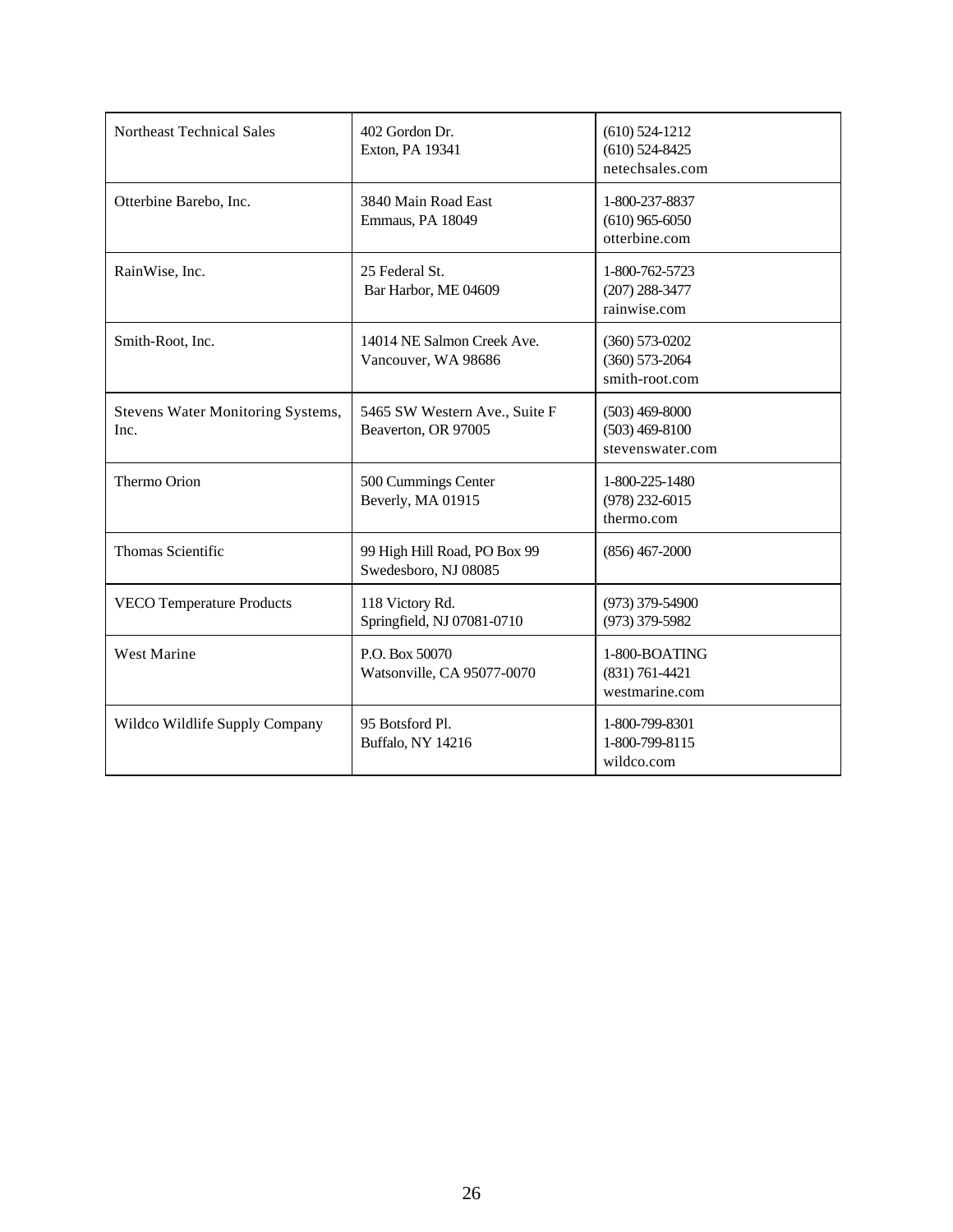# **NON-PROFIT ORGANIZATIONS**

| <b>COMPANY</b>                                                       | <b>ADDRESS</b>                                                    | PHONE/FAX/WEBPAGE                                                                        |
|----------------------------------------------------------------------|-------------------------------------------------------------------|------------------------------------------------------------------------------------------|
| Pennsylvania Lake Management<br>Society (PALMS)                      | P.O. Box 395<br>Paupack, PA 18451                                 | $(570) 588 - 7900$<br>www.palakes.org                                                    |
| North American Lake Management<br>Society (NALMS)                    | P.O. Box 5443<br>Madison, WI 53705                                | $(608)$ 233-2863<br>www.nalms.org                                                        |
| Alliance for the Chesapeake Bay                                      | 600 North 2 <sup>nd</sup> St., Suite 300B<br>Harrisburg, PA 17101 | $(717)$ 236-8825                                                                         |
| <b>Berks County Conservancy</b>                                      | $25$ N. $11^{th}$ St.<br>Reading, PA 19601                        | $(610)$ 372-4992                                                                         |
| Canaan Valley Institute                                              | 650 Leonard St.<br>Clearfield, PA 16830                           | (814) 768-9584                                                                           |
| Center for Aquatic and Invasive<br>Plants, University of Florida     | 7922 N.W. 71 <sup>st</sup> St.<br>Gainesville, FL 32653           | (352) 392-1799<br>$(352)$ 392-3462<br>http://aquatl.lfas.ufl.edu                         |
| Chesapeake Bay Foundation                                            | 614 N. Front St.<br>Harrisburg, PA 17101                          | $(717)$ 234-5550                                                                         |
| Delaware Riverkeeper                                                 | PO Box 326<br>Washington Crossing, PA 18977                       | $(215)$ 369-1188                                                                         |
| <b>Ducks Unlimited</b>                                               | One Waterfowl Way<br>Memphis, TN 38120                            | $(717) 733 - 0301$<br>www.ducks.org                                                      |
| <b>EPA Office of Water Resources</b>                                 | 1650 Arch St.<br>Philadelphia, PA 19103                           | 1-800-832-7828<br>www.epa.gov/owow                                                       |
| FOLA - Federation of Lake<br>Associations                            | 2701 Shadyside Rd.<br>P.O. Box 342<br>Findley Lake, NY 14736      | 1-800-796-FOLA<br>1-800-796-FOLA<br>www.nysfola.org                                      |
| Geese Peace                                                          | Lakeview Drive<br>Falls Church, VA 22041                          | $(703)$ 354-1713<br>$(703)$ 354-1940<br>http://geesepeace.org                            |
| Minnesota Lakes Association                                          | P.O. Box 321<br>Brainerd, MN 56401                                | 1-800-515-LAKE<br>$(218) 829 - 0635$<br>www.mnlakes.org                                  |
| Morris Arboretum                                                     | 9414 Meadowbrook Ave.<br>Philadelphia, PA 19118                   | $(215)$ 247-5777<br>www.upenn.edu/paflora                                                |
| The Nature Conservancy                                               | 34 Airport Dr.<br>Middletown, PA 1705                             | $(717)$ 948-3962<br>http://tnc.org                                                       |
| Northeast Aquatic Plant<br>Management Society (NEAPMS)               | P.O. Box 142<br>Chester, NJ, 07930                                | http://neapms.tripod.com                                                                 |
| Pennsylvania Association of<br>Conservation Districts, Inc.          | 4999 Jonestown Rd.<br>Suite 203<br>Harrisburg, PA 17109           | $(717)$ 545-8878<br>$(717)$ 545-8850<br>www.pacd.org                                     |
| Pennsylvania Organization of<br>Watersheds and Rivers (POWR)         | P.O. Box 765<br>Harrisburg, PA 17108-0765                         | $(717)$ 234-7910                                                                         |
| Schuylkill Riverkeeper (sub-category<br>of the Delware River Keeper) | P.O. Box 459<br>St. Peters, PA 19470                              | $(610)$ 469-6005                                                                         |
| <b>Trout Unlimited</b>                                               | 1500 Wilson Blvd., #310<br>Arlington, VA 22209-2404               | $(703)$ 522-0200<br>$(703)$ 284-9400 (fax)                                               |
| Western Pennsylvania Conservancy                                     | 209 4th Ave.<br>Pittsburgh, PA 15222-2075                         | (412) 288-2777                                                                           |
| <b>Washington Lake Monitoring</b>                                    | P.O. Box 47600<br>Olympia, WA 98504                               | $(360)$ 407-6000<br>$(360)$ 407-6006<br>www.ecy.wa.gov/programs/wq/links/pl<br>ants.html |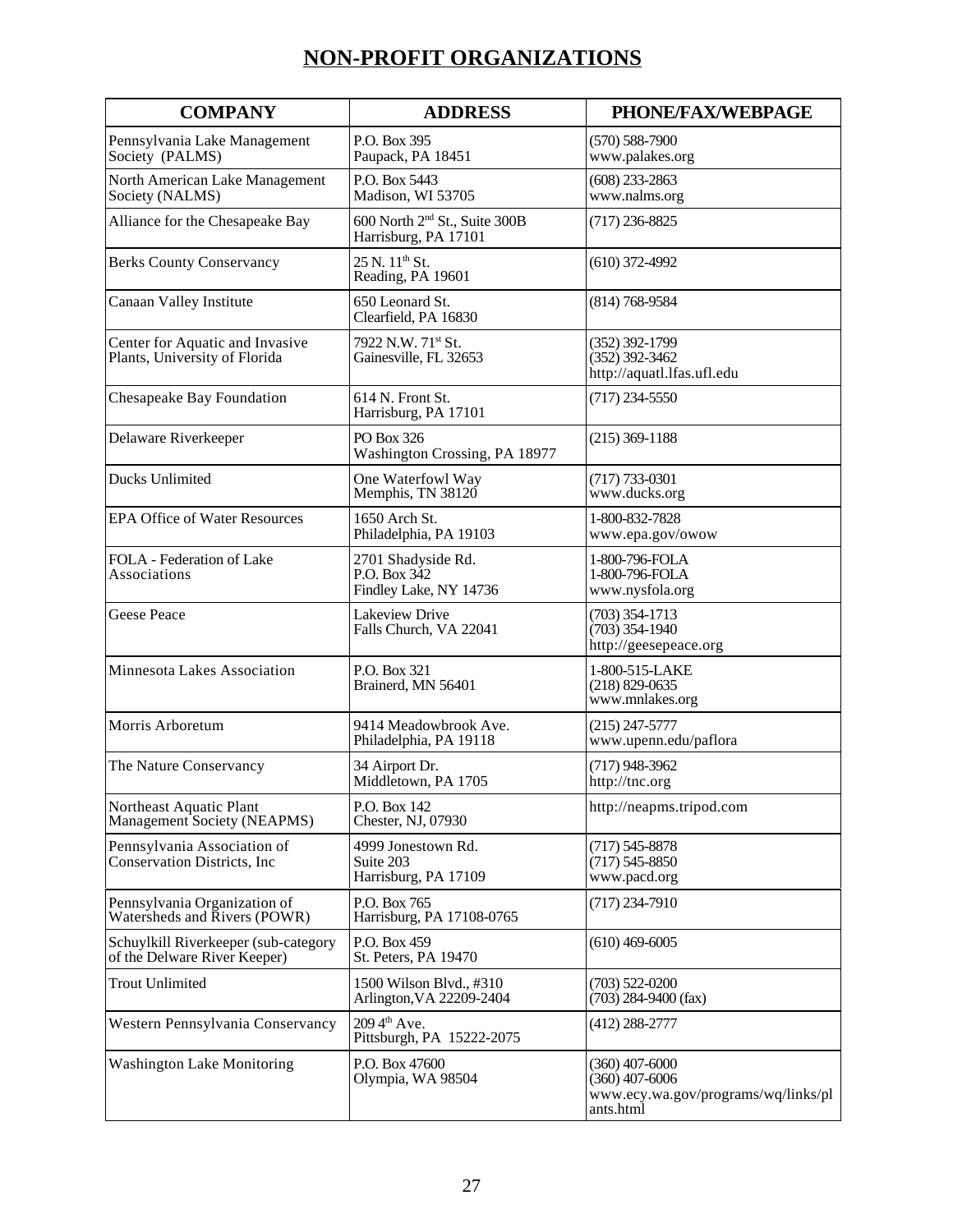# **LINKS TO WEBPAGES**

| <b>WEBPAGES NAME/TOPIC</b>                                                                       | <b>ADDRESS</b>                                                 |
|--------------------------------------------------------------------------------------------------|----------------------------------------------------------------|
| Algae Control in Ponds                                                                           | www.agric.gov-ab/agdex/400/485_716_2.html                      |
| American Society of Limnology and Oceanography                                                   | http://aslo.org                                                |
| <b>Aquatic Ecology Page</b>                                                                      | www.nysfola.org/alinks                                         |
| <b>Aquatic Ecosystem Restoration Foundation</b>                                                  | www.aquatics.org                                               |
| Boat Products (Lights, Floats, Docks)                                                            | www.premierfloats.com                                          |
| <b>Boating Safety Tips</b>                                                                       | www.boatsafe.com/kids/index.htm                                |
| <b>Bryozoans</b>                                                                                 | www.bio.umass.edu/biology/conn.river/bryozoa.html              |
| Conservation Commission of Missouri's Lake Links                                                 | www.conservation.state.mo.us/manag/tips.html                   |
| Center for Aquatic and Invasive Plants                                                           | http://aquatl.lfas.ufl.edu                                     |
| Ducks Unlimited                                                                                  | www.ducks.org                                                  |
| Managing Plants, Algae, Fish in Lakes and Ponds                                                  | www.conservation.state.mo.us/manag/tips-html                   |
| Minnesota Lakes Association                                                                      | www.mnlakesassn.org                                            |
| Minnesota Lakes - Monitoring                                                                     | www.pca.state.mn.us/water/lakeprograms.html                    |
| <b>Solar Powered Aerators</b>                                                                    | www.ponddoctor.com/                                            |
| Non-indigenous Aquatic Species                                                                   | www.nfrcg.gov or http://nas.cr.usgs.gov                        |
| Northeast Aquatic Plant Management Society                                                       | http://neapms.tripod.com                                       |
| Pennsylvania Department of Environmental Protection                                              | www.dep.state.pa.us                                            |
| <b>River Network</b>                                                                             | www.rivernetwork.org                                           |
| <b>Stroud Water Research Center</b>                                                              | www.stroudcenter.org                                           |
| <b>TriLakes Association</b>                                                                      | www.stcloud.msus.edu/~harv/tri-lakes/                          |
| <b>Trout Unlimited</b>                                                                           | www.tu.org                                                     |
| United States Environmental Protection Agency                                                    | www.epa.gov                                                    |
| United States Environmental Protection Agency Office<br>of Water Resources - Clean Lakes Program | www.epa.gov/owow                                               |
| University Water Information Network                                                             | www.uwin.siu.edu/                                              |
| <b>USGS Biological Resources</b>                                                                 | www.biology.usgs.gov                                           |
| <b>USGS Water Resources Division</b>                                                             | www.water.usgs.gov                                             |
| <b>USGS</b> Activities in PA                                                                     | www.pa.water.usgs.gov                                          |
| The Washington Lake Book                                                                         | www.ecy.wa.gov/programs/wq/plants/lakes/book_cont<br>ents.html |
| Washington State Aquatic Plants and Lakes                                                        | www.ecy.wa.gov/programs/wq/plants                              |
| <b>Washington State Lake Topics</b>                                                              | http://splash.metrokc.gov/topics/lakes/Lkstopic.htm            |
| Wastewater Management for Small Communities                                                      | www.epa.gov/owm/smallc.html                                    |
| Wisconsin Lakes Partnership                                                                      | www.dnr.state.wi.us/org/water/fhp/lakes/index.html             |
| Zebra Mussel Monitoring                                                                          | www.nfrcg.gov/zebra.mussel/index.html                          |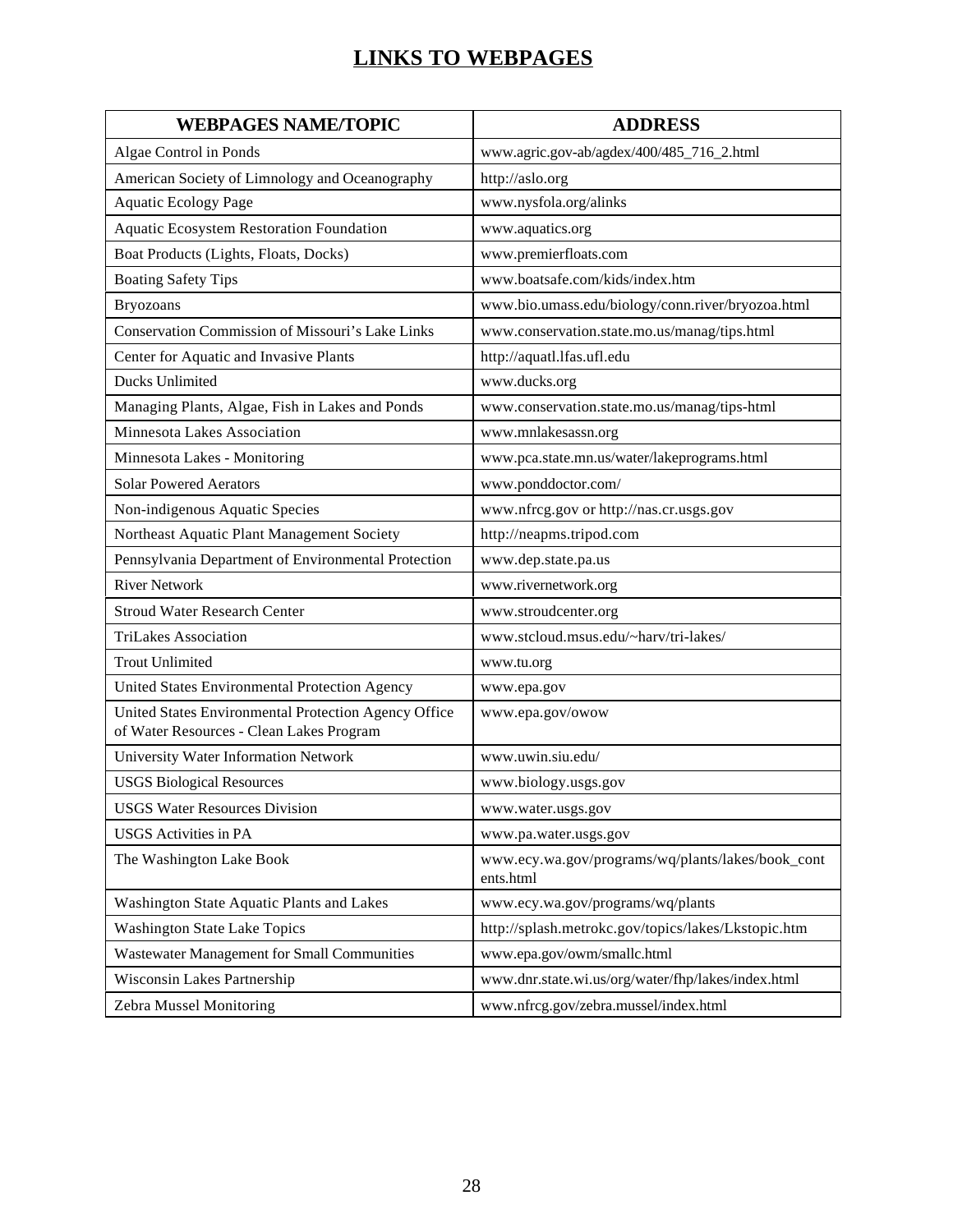# **GRANT PROGRAMS**

# **FEDERAL GRANT PROGRAMS**

# **Chesapeake Bay Program Grants**

The Chesapeake Bay Program (CBP) awards grants to reduce and prevent pollution and to improve the living resources in the Chesapeake Bay. Grants are awarded by the EPA for implementation projects, as well as for research, monitoring, and other related activities. More information is available at www.epa.gov/owow/watershed/wacademy/fund/bay.html.

# **Clean Water Act Section 319 Nonpoint Source Management Program**

The 319 Program authorizes States, Territories and Indian Tribes to allocate grant monies to government entities, nonprofit organizations and universities for specific programs that reduce nonpoint source pollution. Projects must address one or more of the following objectives: developing standards, water and watershed assessment, coordinated watershed planning, environmental education, demonstration projects, technical assistance, financial assistance, stewardship, watershed enhancement projects, and enforcement of standards or regulations. For more information check out the EPA Office of Wetlands, Oceans, and Watersheds at www.epa.gov/owow.

# **Clean Water Act Section 319 National Monitoring Program**

This program is designed to provide scientific documentation of the feasibility of controlling nonpoint source pollution and the efficacy of control techniques that are being implemented as part of the 319 program. Project requirements include documentation of the water quality problem, comprehensive watershed description, implementation of Best Management Practices (BMPs), a high level of expected implementation and landowner participation, effective educational programs, and well-established institutional arrangements and funding sources. For more information visit http://h2osparc.wq.ncsu.edu/319index.html.

# **Conservation Reserve Enhancement Program (CREP)**

Under this program, the Farm Service Agency (FSA), a division of the USDA, provides financial incentives to address issues concerning agricultural water quality, soil erosion, and wildlife habitat. For more information visit www.fsa.usda.gov/dafp/cepd/crep/crephome.htm.

# **Emergency Conservation Program (ECP)**

Funded by the FSA, the Emergency Conservation Program (ECP) provides financial assistance to farmers and ranchers for the rehabilitation of farmlands damaged by floods, hurricanes, or other natural disasters. ECP also provides funds for carrying out emergency water conservation measures during periods of severe drought. ECP assistance is available for removing debris and restoring permanent fences, terraces, diversions, irrigation systems, and other conservation installations. More information provided at www.epa.gov/owow/watershed/wacademy/fund/ conserve.html.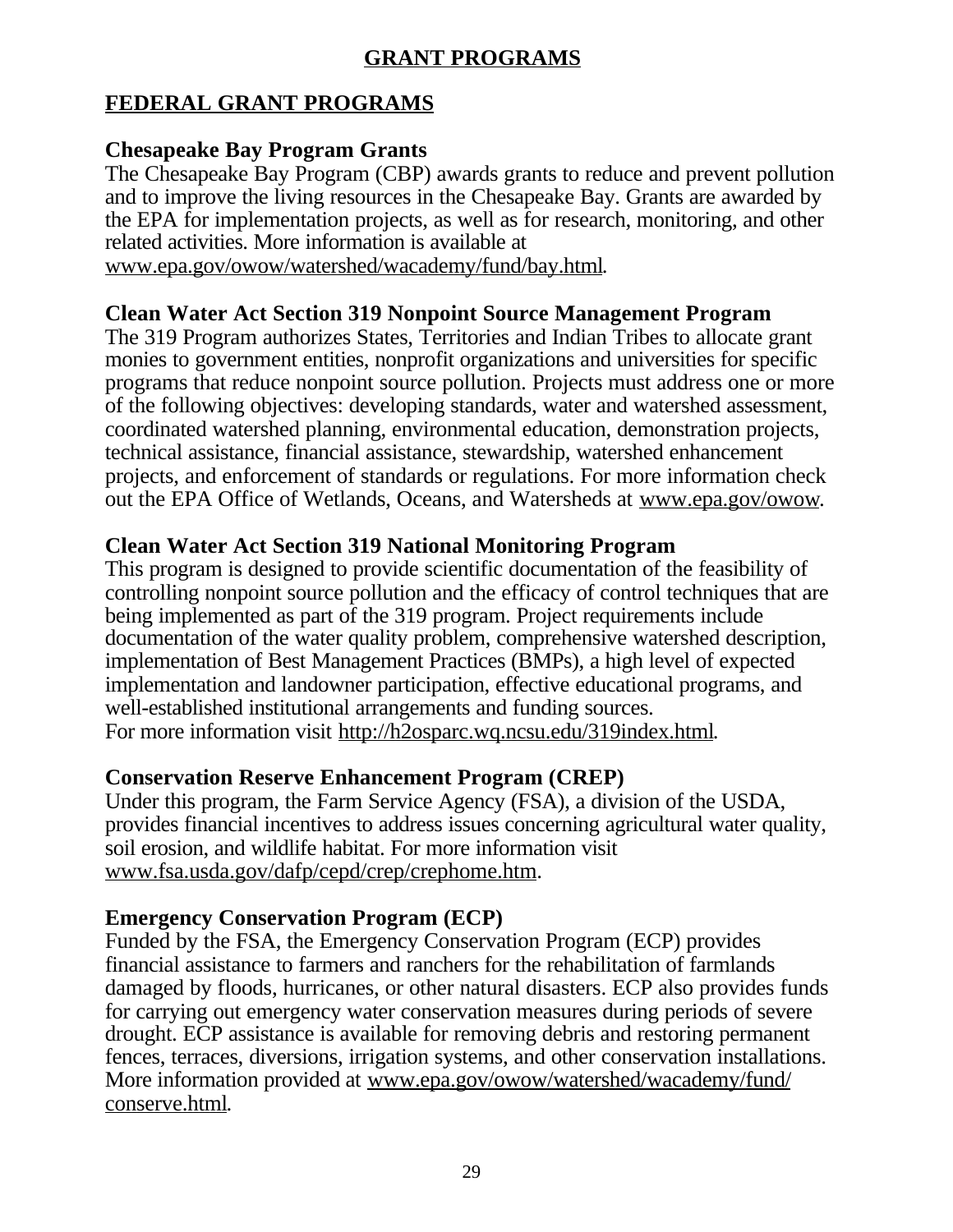# **Emergency Watershed Protection Plan (EWP)**

USDA's Natural Resources Conservation Service (NRCS) provides technical and financial assistance whenever fire, flood, or other natural disaster causes sudden damage in a watershed. To safeguard lives and property, as authorized by the Secretary of Agriculture, NRCS undertakes emergency measures to retard runoff and reduce soil erosion and sedimentation. Frequently used emergency measures include establishment of vegetative cover, gully control and streambank protection devices, removal of debris and sediment from channels, and emergency repair of existing dames, dikes, and other water control structures. For more information visit www.usda.gov/news/disaster/watershd.htm

# **Environmental Quality Incentives Program (EQIP)**

The Environmental Quality Incentives Program (EQIP) was established to provide a single, voluntary conservation program for farmers and ranchers to address significant natural resource needs and objectives. Nationally, it provides technical, financial, and educational assistance, half of it targeted to livestock-related natural resource concerns and the other half to more general conservation priorities. EQIP is available primarily in priority areas where there are significant natural resource concerns and objectives. Funding is provided by the USDA. For more information visit www.epa.gov/owow/watershed/wacademy/fund/incentive.html.

# **Watershed Protection and Flood Prevention Program (PL 83-566)**

Also known as the "Small Watershed Program" or the "PL 566 Program," this program provides technical and financial assistance to address resource and related economic problems on a watershed basis. Projects related to watershed protection, flood prevention, water supply, water quality, erosion and sediment control, wetland creation and restoration, fish and wildlife habitat enhancement, and public recreation are eligible for assistance. Technical and financial assistance is also available for planning and installation of works of improvement to protect, develop, and use land and water resources in small watersheds. Funding is available through the Natural Resources Conservation Service.Visit

www.epa.gov/owow/watershed/wacademy/fund/prevent.html for more information.

# **Wetlands Reserve Program (WRP)**

This voluntary program provides landowners with financial incentives to restore and protect wetlands in exchange for retiring marginal agricultural land. Landowners may sell a conservation easement or enter into a cost-share restoration agreement. Landowners voluntarily limit future use of the land, but retain private ownership. Landowners and NRCS develop a plan for the restoration and maintenance of the wetland. More information is available at

www.epa.gov/owow/watershed/wacademy/fund/wetlands.html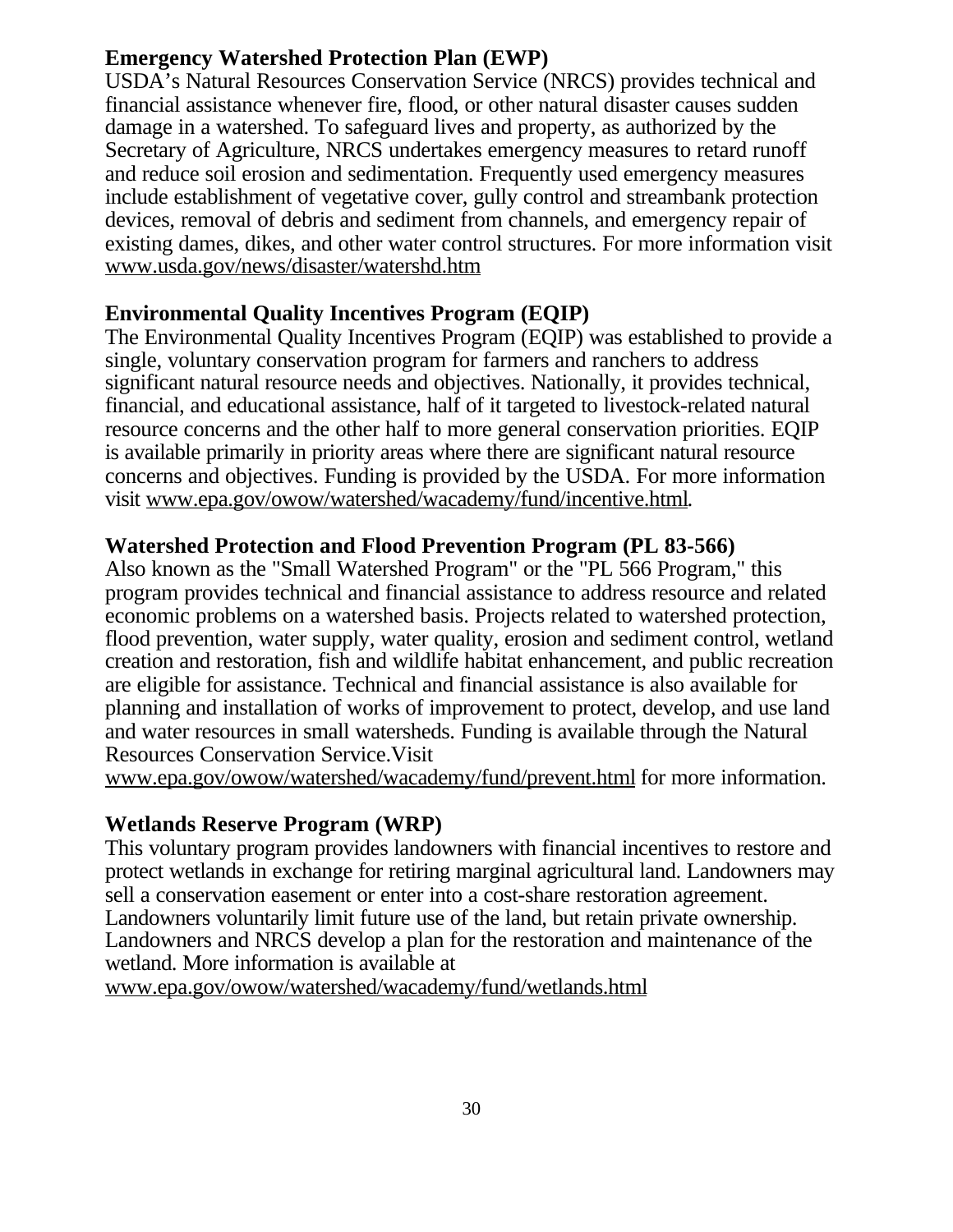# **Clean Water State Revolving Fund (CWSRF) Program \***

CWSRF provides grants to all states and Puerto Rico to capitalize state **loan** funds to build wastewater facilities. The State then makes low-interest loans available to the community for high-priority water quality management activities such as septic system improvements and replacements and storm water management facilities.

# **Hardship Grants Programs for Rural Communities** \*

This program provides small, disadvantaged rural communities with less than 3,000 residents with grants to plan, design and construct a municipal wastewater system or an onsite treatment system.

# **Clean Water Act Indian Set-Aside Program** \*

Indian tribes and Alaska native villages can receive grants from the EPA for wastewater treatment system planning, design and construction from this program. Low-income, unincorporated communities along the U.S. and Mexico border can find similar assistance from the Colonias Wastewater Assistance Program.

# **Rural Utilities Service (RUS) Water and Waste Disposal (WWD) Program**\*

The U.S. Department of Agriculture (USDA) provides loans and grants to communities with 10,000 and fewer residents for water, wastewater, solid waste and storm drainage projects under this program.

# **State Community Development Block Grant (CDBG) Program**\*

Under this program, the U.S. Department of Housing and Urban Development (HUD) grants fund to states which then allocate funds for grant projects, such as water and sewer projects, that protect public health and reduce environmental risk.

#### **Economic Development Administration (EDA) Grants for Public Works and Development Facilities**\*

This program, provided by the U.S. Department of Commerce, provides grants to economically distressed areas for public works projects such as water and wastewater facilities.

# **Community Development Supplemental Grants** \*

The Appalachian Regional Commission (ARC) provides grants which are intended to create jobs and promote private sector initiatives by funding water and sewer facilities in designated Appalachian regions in 13 states.

# **Sanitation Facilities Construction Program**\*

The Indian Health Service (IHS), part of the U.S. Department of Health and Human Services, provides funding for projects serving American Indian and Alaska native communities through this program.

\* For more information contact the National Small Flows Clearinghouse (NSFC) at (800) 624-8301 or (304) 293-4191.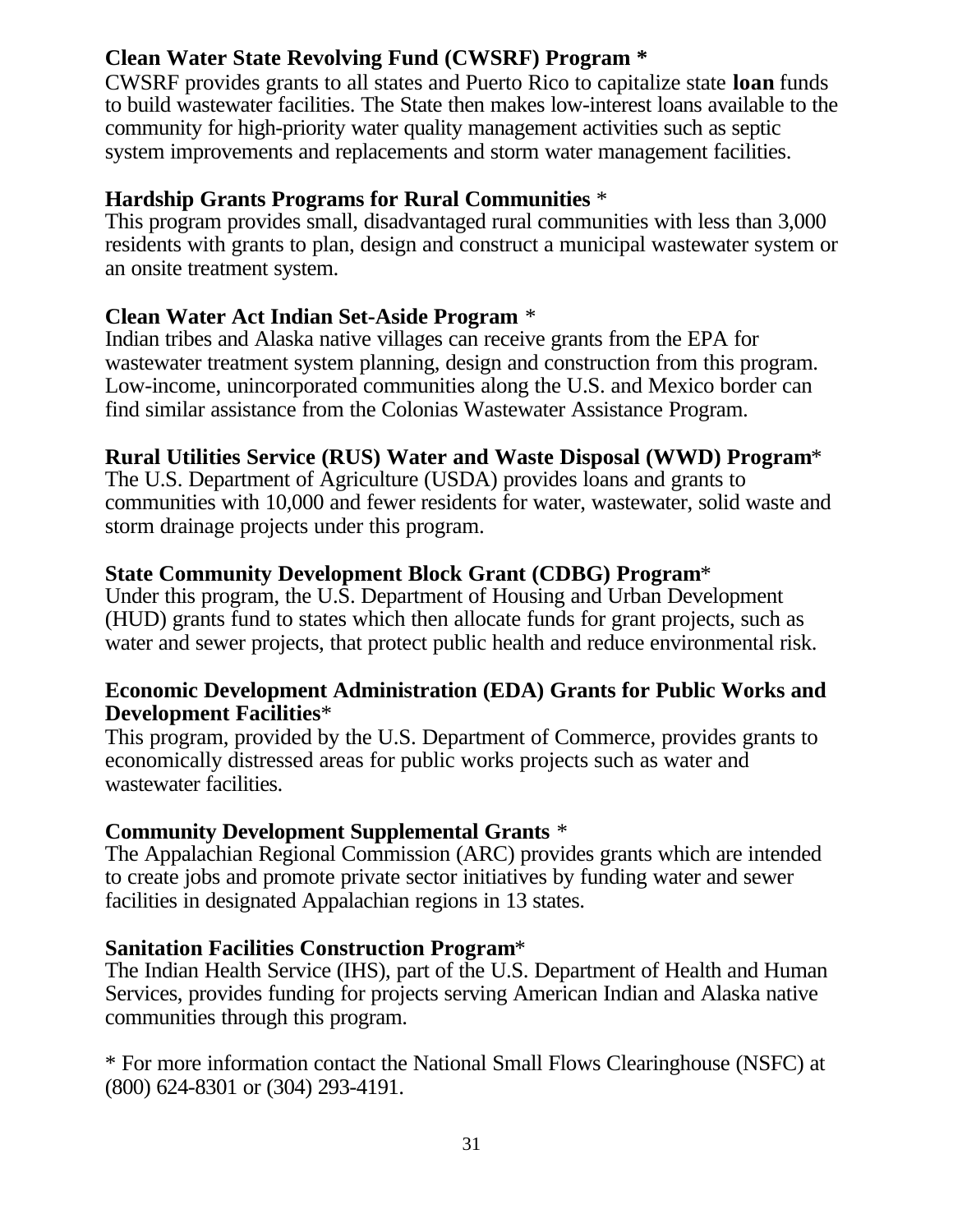# **PENNSYLVANIA STATE GRANT PROGRAMS**

# **Agriculture-Linked Investment Program (AgriLink)**

The State Conservation Commission (SCC) works in cooperation with local lenders to provide low interest loans to implement BMP's in approved Nutrient Management Plans under this program. More information about this grant can be attained by visiting www.treasury.state.pa.us/LoanProgs.html.

# **DEP Stream Bank Fencing Program**

Landowners with existing livestock operations along streams in the Susquehanna or Potomac River basins of Pennsylvania may apply to the Pennsylvania Department of Environmental Protection (DEP) for funds to construct stream bank fencing and agricultural crossings and ramps. Incorporating these BMPs into their landscape helps improve water quality by reducing soil erosion and nutrient deposition caused by livestock. For more information regarding this program contact www.dep.state.pa.us/dep/subject/pubs/water/wqm/fs1971.doc.

# **Growing Greener**

The Growing Greener Program, funded by the Pennsylvania Department of Environmental Protection, provides funding for projects that preserve farmland and protect open space, eliminate the maintenance backlog in State Parks, clean up abandoned mines and restore watersheds, and provide new and upgraded water and sewer systems. For more information visit

www.dep.state.pa.us/growgreen/defaultdep.htm.

# **Nutrient Management Act Grants Program (NM Grant)**

Through this program, the SCC provides assistance for financially distressed farmers who operate livestock operations, and who need to implement best management practices (BMPs) to meet the requirements of their approved state nutrient management plan. More information is available at www.dep.state.pa.us/dep/hess/remarks/FinalfullNMAhearingdocument.pdf.

# **Pennsylvania Community Conservation Partnerships Program**

The Community Conservation Partnerships Program initiative joins DCNR with communities, nonprofit groups and the private sector in conserving Pennsylvania's valuable natural and cultural heritage. DCNR partnerships involve greenways, open spaces, community parks, rail trails, river corridors, natural areas, indoor and outdoor recreation and environmental education. Agency programs will be linked with efforts to conserve natural and historic resources, provide recreation, enhance tourism, and foster community development. Through this program, DCNR provides a single point of contact for communities and nonprofit conservation agencies seeking state assistance in support of local conservation initiatives. This assistance can take the form of grants, technical assistance, information exchange and training.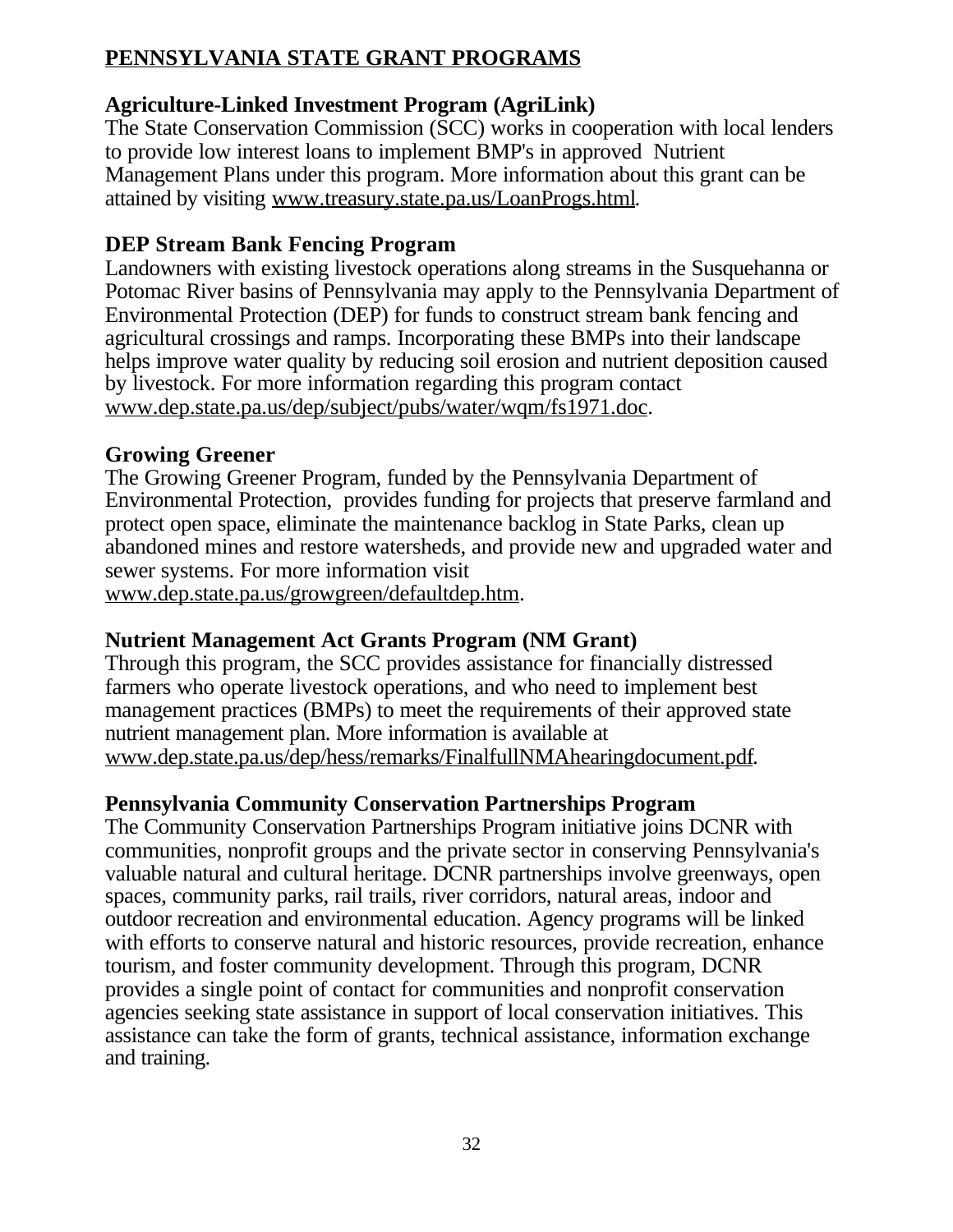**River Conservation Grants** are available to municipalities, counties, municipal and intermunicipal authorities, and river support groups to conserve and enhance river resources. River support groups must be nonprofits which are designated to act on behalf of interested municipalities. Planning grants are available to identify significant natural and cultural resources, threats, concerns and special opportunities and to develop river conservation plans. Implementation grants are available to carry out projects or activities defined in an approved river conservation plan.

For more information visit www.dcnr.state.pa.us/recreation/grants/general.htm.

# **PENNVEST On-Lot Funding Program**

To assist homeowners in addressing their septic system needs, the PA Infrastructure Investment Authority (PENNVEST) has teamed up with the Pennsylvania Housing Authority (PHA) and the Department of Environmental Protection (DEP) to provide very low interest loans through the Individual On-Lot Sewage Disposal System Funding Program. These loans are available to all Pennsylvania citizens who have no community wastewater treatment system available and dont expect to have one in place within the next five years. The loan can be used to cover the rehabilitation, improvement, repair or replacement of an existing system located on a single family, owner-occupied property which is the primary residence of the owner. Contact PHFA at 1-800-822-1174 for a list of participating lenders. Visit the PENNVEST website at www.pennvest.state.pa.us/ for more information.

# **Plan Development Incentives Program (PDIP)**

Funded by the SCC, PDIP provides cost share funds to existing livestock or poultry operations to offset the cost of developing a Nutrient Management Plan. More information available at the site

http://juniataccd.pa.nacdnet.org/dstaff/PDIP.htm.

# **Small Business Pollution Prevention Assistance Account**

This program offers low-interest loans to small businesses to help them implement energy-efficiency and pollution prevention projects. The program not only benefits the environment, it can also benefit the businesses by reducing energy and raw materials usage, reducing waste disposal costs, and reducing regulatory compliance and liability expenses. Pennsylvania businesses with 100 or fewer employees are eligible for this program. The loan funds can be used to help purchase equipment or make process changes that reduce or reuse materials, or reduce waste and energy consumption. Projects that focus on recycling or pollution control such as the installation of scrubbers or dust collectors do not qualify, but projects such as energy-efficient equipment purchases or packaging reduction do. The application form can be downloaded from the Small Business Assistance Program site at http://www.dep.state.pa.us/dep/deputate/airwaste/aq/small\_business/small\_business. htm.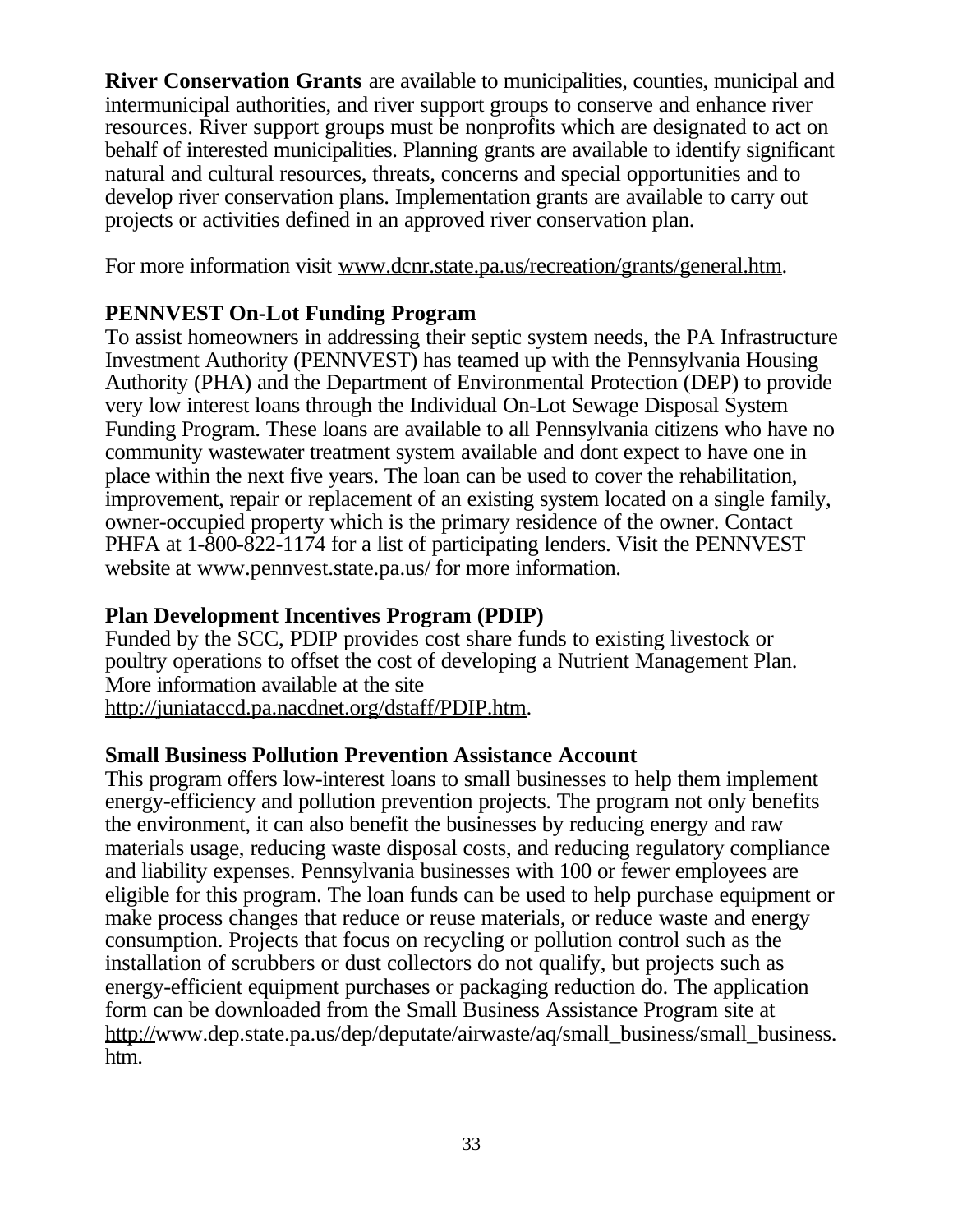# **Stormwater Management Act 167 Program**

Under this program, counties develop grant agreements with the DEP to cover 75 percent of the cost to prepare a comprehensive stormwater management plan. Once the county and the DEP approve the plan, municipalities within the county adopt ordinances consistent with the plan requiring developers to comply with specific standards when preparing any land development plans. In addition, low-interest loans are available to government agencies from PENNVEST for construction, improvement or rehabilitation of stormwater systems and installation of best management practices (BMPs) to address point or nonpoint source pollution associated with stormwater. For more information, visit DEP's website at http://www.dep.state.pa.us/. For stormwater loans contact PENNVEST at 717-787-8137, or see their website at www.pennvest.state.pa.us.

### **Water Resources Information Network (WREN)**

The Pennsylvania Water Resources Education Network (WREN) is a nonpartisan informal collaboration among organizations and public officials working for the protection and management of Pennsylvania's water resources, both surface and ground water, through education and informed policy making. WREN Scholarships are available to community members working on protecting water resources. Funds may be used for training related to water resource education and management. Examples of eligible activities include conferences, seminars and workshops. Information about funding for water resource projects and educational programs provided by WREN and other organizations is located on their website www.pa.lwv.org/wren.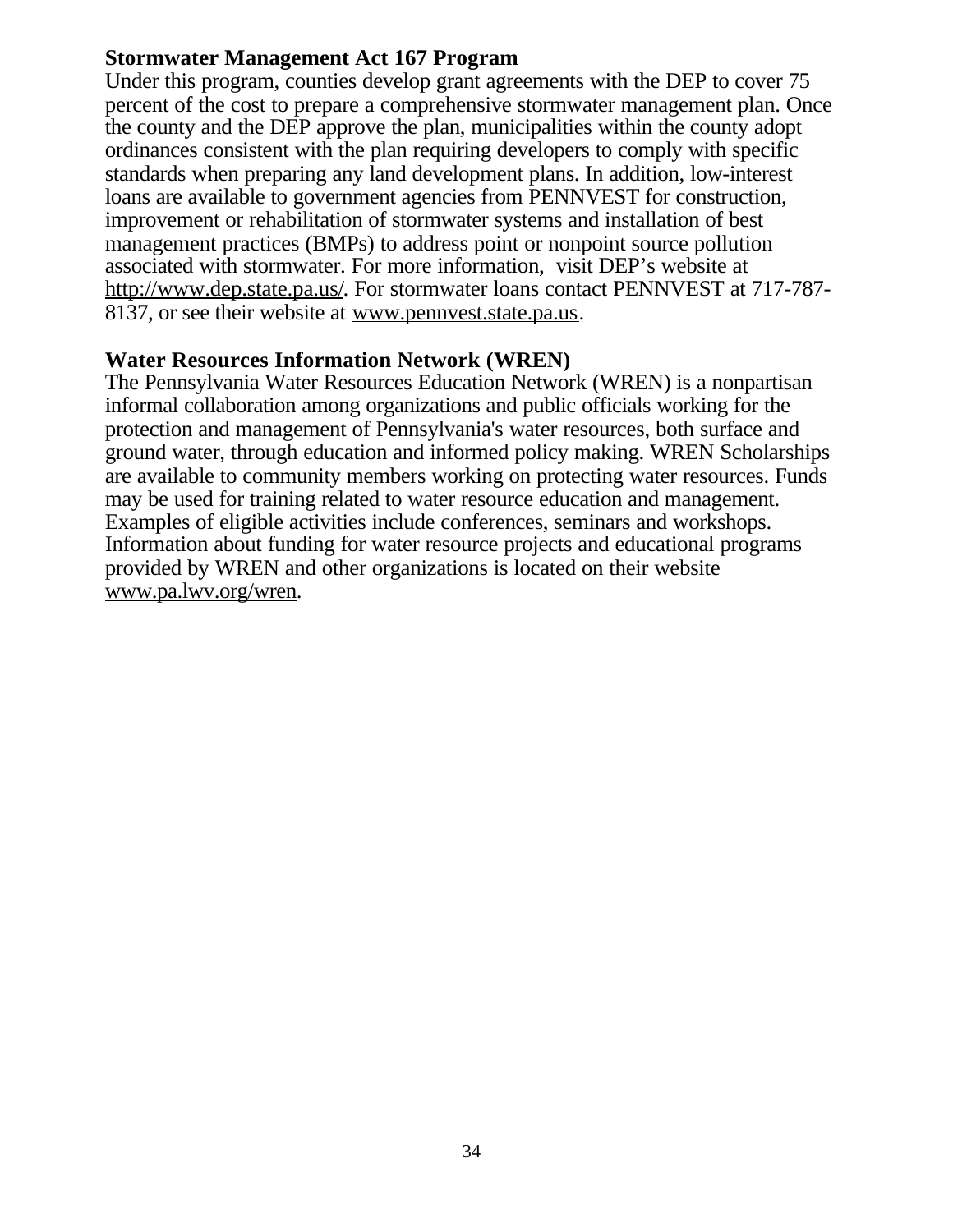# **PRIVATE SECTOR GRANTS**

# **Conservation Technology Support Program (CTSP)**

CTSP provides grants of computers, software and training to conservation and environmentally-related non-profit organizations Eligible groups include lake associations, land trusts, watershed organizations, environmental justice and sustainable development groups, urban open space planning organizations, Native American Tribes, and many other types of groups that are U.S.-based and have 501c(3) tax exempt status. CTSP is supported by Hewlett Packard, Environmental Systems Research Institute, Inc. (ESRI), Clark Labs and others. About 50 grant packages are given out annually to non-profits interested in utilizing Geographic Information Systems (GIS) technology to help meet their conservation objectives. The grantees must demonstrate a strong commitment to conservation objectives, compelling reasons to use GIS for achieving those objectives, and the budget and staff capability to use GIS effectively over a long period of time. Applications are available from the CTSP website at http://www.ctsp.org.

### **National Fish and Wildlife Foundation Five-Star Restoration Challenge Grants**

These grants are funded by a combination of federal and private programs for community-based wetland and riparian restoration projects. The project must build diverse partnerships and foster local natural resource stewardship via the involvement of five different entities that contribute matching funds or in-kind services. The partnerships would ideally involve at least five of the following groups: local or tribal governments, schools or youth organizations, local businesses, conservation organizations or citizen groups, state or federal resource management organizations, and private foundations. Any public or private entities are eligible for funding. For more information, visit the NFWF website at http://www.nfwf.org/programs.htm

### **Great Lakes Rural Community Assistance Program**\*

This program is creating a revolving loan fund for financing water and wastewater infrastructure projects in the Midwest states. Unincorporated areas or towns with fewer than 20,000 residents can contact CoBank for loan financing. CoBank is a federally chartered and regulated bank that provides loans to rural utilities under their Water and Wastewater Loan Program.

### **Housing Assistance Council**\*

The Housing Assistance Council, a national nonprofit corporation created to improve housing standards for low-income rural households, has a Water/Wastewater Loan Fund program to help finance predevelopment activities for water and wastewater systems in poor rural areas.

\* For more information contact the National Small Flows Clearinghouse (NSFC) at (800) 624-8301 or (304) 293-4191.